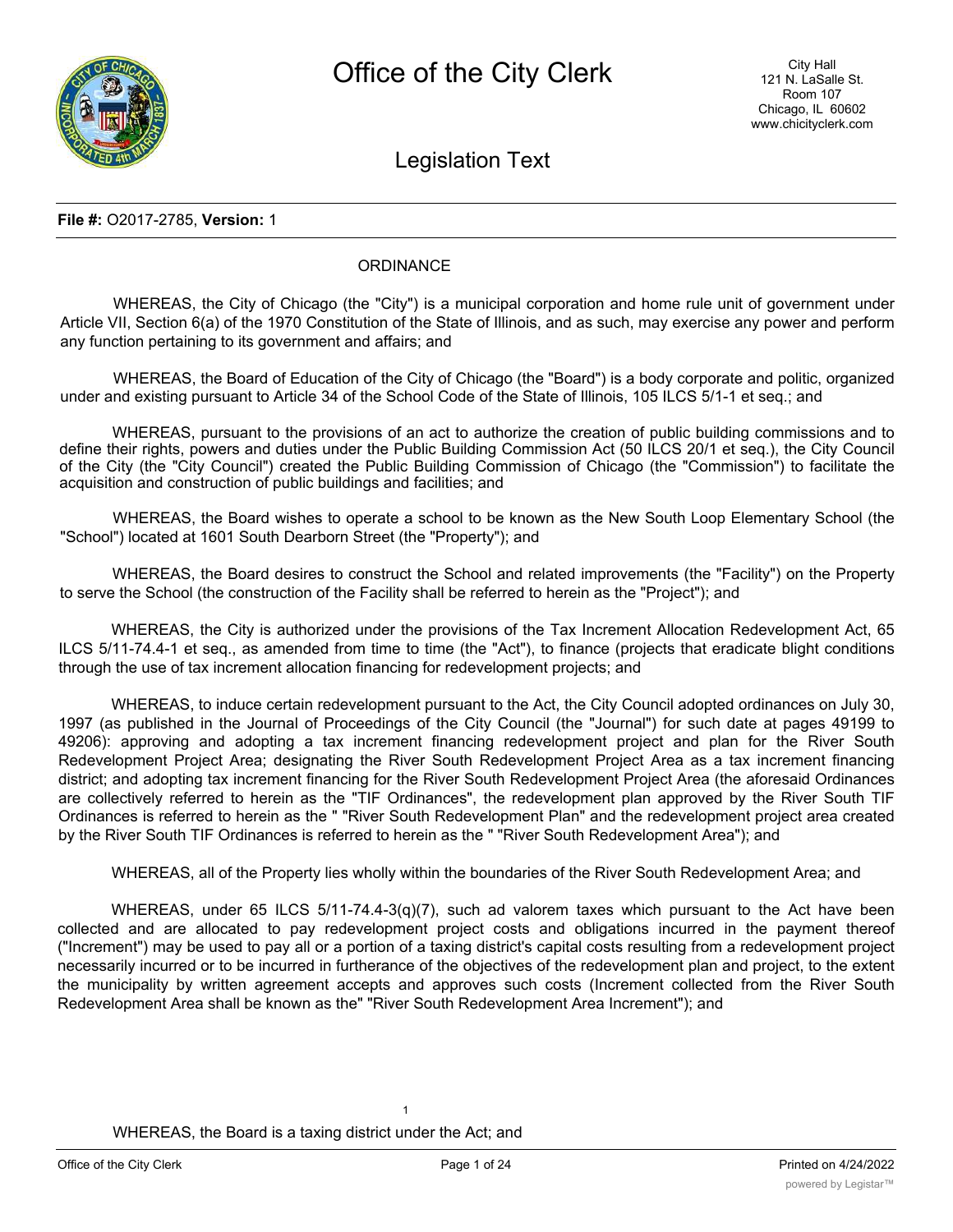WHEREAS, the River South Redevelopment Plan contemplates that tax increment financing assistance would be provided for public improvements within the boundaries of the Redevelopment Area; and

WHEREAS, the City desires to allocate and use a portion of the River South Redevelopment Area Increment in an amount not to exceed \$48,333,000 (the "City Funds") for the Project pursuant to a proposed intergovernmental agreement between the City and the Board in substantially the form attached hereto as Exhibit 1 (the "Agreement"); and

WHEREAS, in accordance with the Act, the TIF-Funded Improvements (as defined in Article Three. Section 3 of the Agreement) are and shall be such of the Board's capital costs necessarily incurred or to be incurred in furtherance of the objectives of the River South Redevelopment Plan, and the City hereby finds that the TIF-Funded Improvements consist of the cost of the Board's capital improvements for the Facility that are necessary and directly result from the redevelopment project constituting the Project and, therefore, constitute "taxing districts' capital costs" as defined in Section 5/11-74.4-03(u) of the Act; now, therefore,

BE IT ORDAINED BY THE CITY COUNCIL OF THE CITY OF CHICAGO:

SECTION 1. The above recitals, and the statements of fact and findings made therein, are incorporated herein and made a material part of this ordinance.

SECTION 2. The City hereby finds that the TIF-Funded Improvements, among other eligible redevelopment project costs under the TIF Act approved by the City, consist of the cost of the Board's capital improvements for the Facility that are necessary and directly result from the redevelopment project constituting the Project and, therefore, constitute "taxing districts' capital costs" as defined in Section 5/11-74.4-03(u) of the TIF Act.

SECTION 3. The Commissioner of the Department of Planning and Development or a designee thereof is authorized to execute the Agreement and such other documents as are necessary in connection therewith, including but not limited to the escrow agreement contemplated in the Agreement. The Agreement shall contain such other terms as are necessary or appropriate.

SECTION 4. To the extent that any ordinance, resolution, rule; order or provision of the Municipal Code of Chicago, or part thereof, is in conflict with the provisions'of this ordinance, the provisions of this ordinance shall control. If any section, paragraph, clause'or provision of this ordinance shall be held invalid, the invalidity of such section, paragraph, clause or provision shall not affect any of the other provisions of this ordinance. ■

SECTION 5. This ordinance takes effect upon passage and approval.

 $\overline{2}$ 

# EXHIBIT 1 AGREEMENT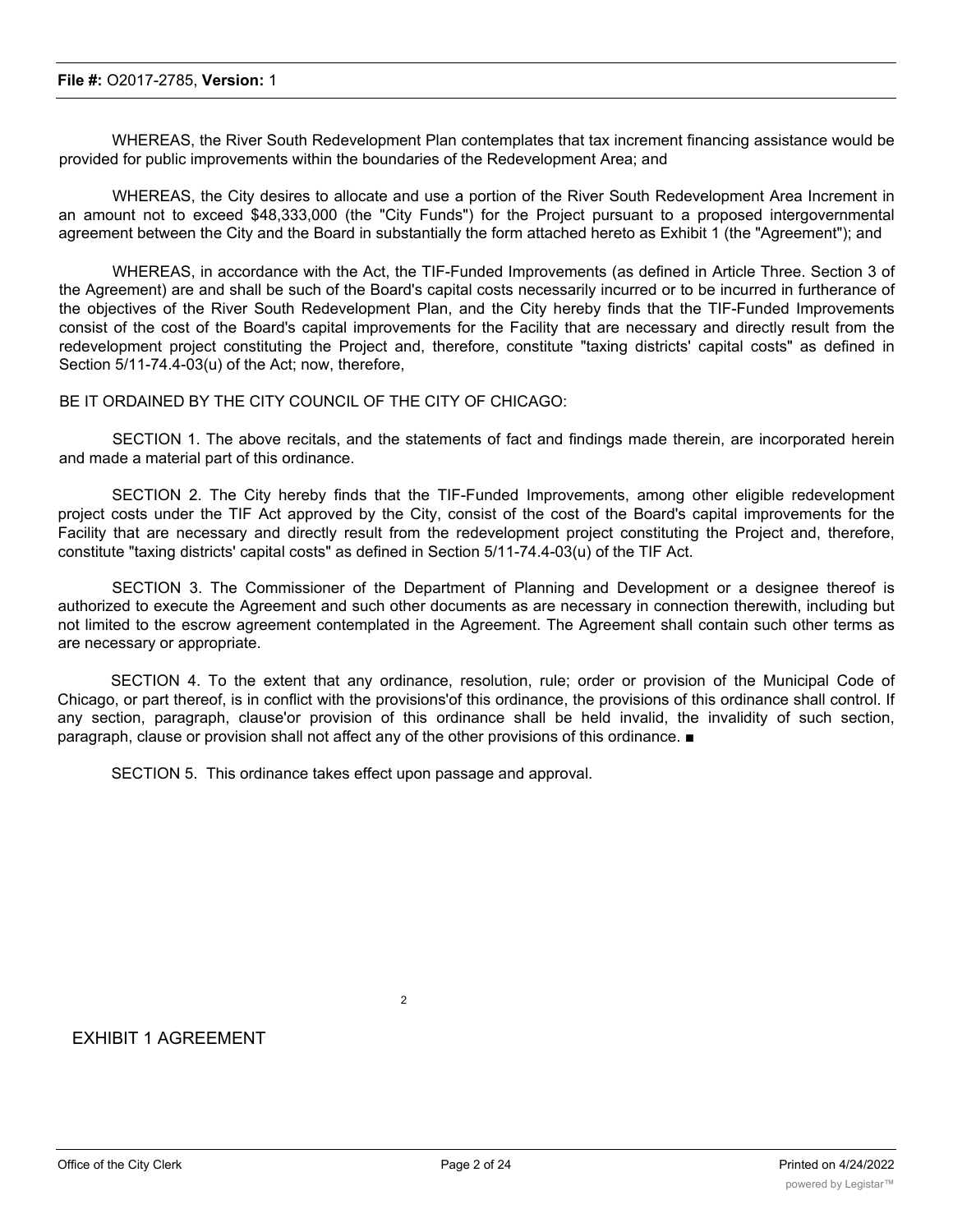INTERGOVERNMENTAL AGREEMENT BETWEEN THE CITY OF CHICAGO, BY AND THROUGH ITS DEPARTMENT OF PLANNING AND DEVELOPMENT, AND THE BOARD OF EDUCATION OF THE CITY OF CHICAGO REGARDING THE NEW SOUTH LOOP ELEMENTARY SCHOOL

This Intergovernmental Agreement regarding the New South Loop Elementary School (this "Agreement") is made and entered into as of the day of , 2017 (the "Agreement" Date") by and between the City of Chicago (the "City"), a municipal corporation and home rule unit of government under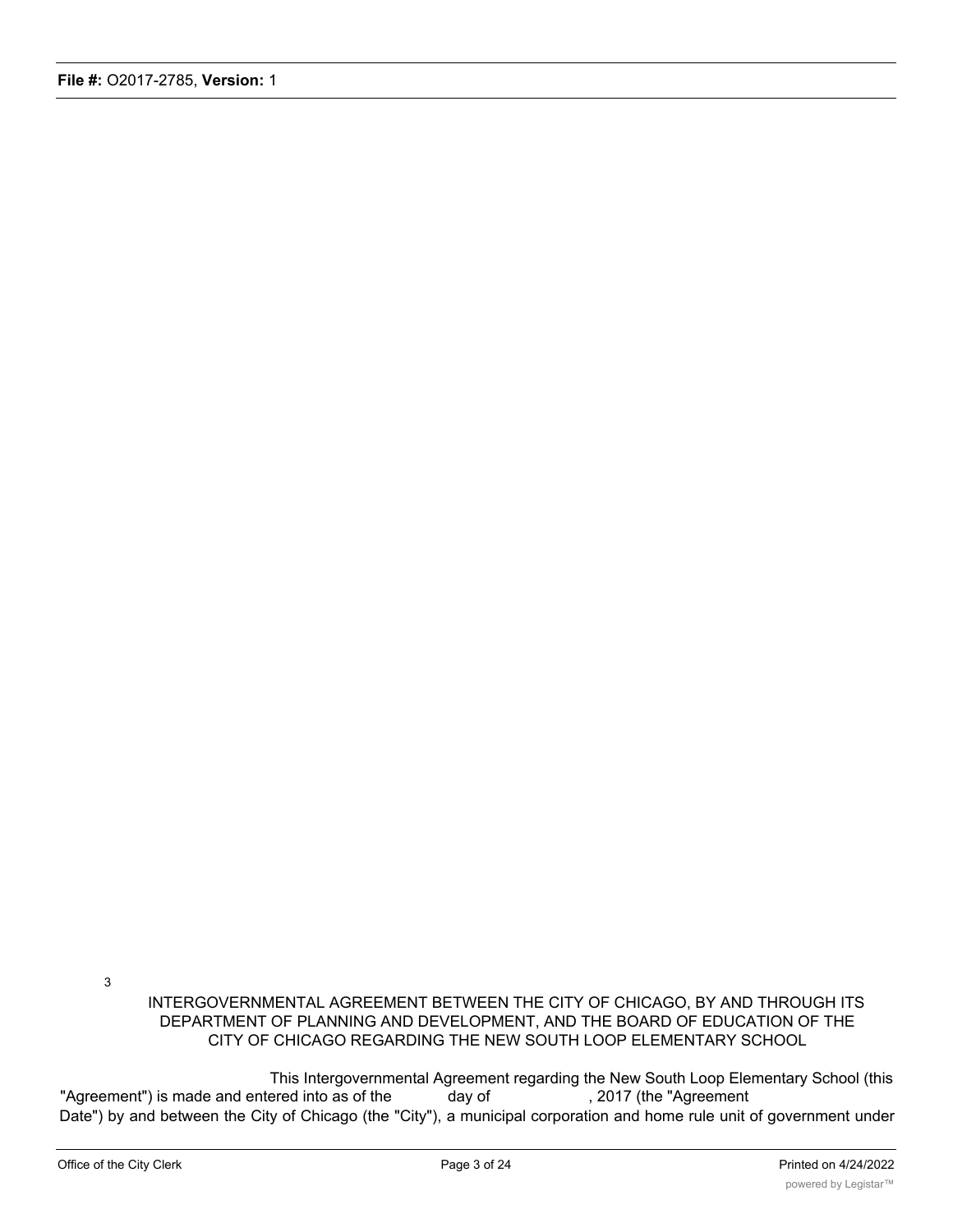Article VII, Section 6(a) of the 1970 Constitution of the State of Illinois, by and through its Department of Planning and Development (the "Department"), and the Board of Education of the City of Chicago (the "Board"), a body corporate and politic, organized under and existing pursuant to Article 34 of the School Code of the State of Illinois.

## **RECITALS**

WHEREAS, pursuant to the provisions of an act to authorize the creation of public building commissions and to define their rights, powers and duties under the Public Building Commission Act (50 ILCS 20/1 et seq.), the City Council of the City (the "City Council") created the Public Building Commission of Chicago (the "Commission") to facilitate the acquisition and construction of public buildings and facilities; and

WHEREAS, the Board wishes to operate a school to be known as the "New South Loop Elementary School" (the "School") to be located at 1601 South Dearborn Street (the "Property"); and

WHEREAS, the Board desires to construct the School and related improvements (the "Facility") on the Property to serve the School (the construction of the Facility shall be referred to herein as the "Project"); and

WHEREAS, the City is authorized under the provisions of the Tax Increment Allocation Redevelopment Act, 65 ILCS 5/11-74.4-1 et seg., as amended from time to time (the "Act"), to finance projects that eradicate blight conditions through the use of tax increment allocation financing for redevelopment projects; and

WHEREAS, to induce certain redevelopment pursuant to the Act, the City Council adopted ordinances on July 30, 1997 (as published in the Journal of Proceedings of the City Council (the "Journal") for such date at pages 49199 to 49206): approving and adopting a tax increment financing redevelopment project and plan for the River South Redevelopment Project Area; designating the River South Redevelopment Project Area as a tax increment financing district; and adopting tax increment financing for the River South Redevelopment Project Area (the aforesaid Ordinances are collectively referred to herein as the River South TIF Ordinances", the redevelopment plan approved by the River South TIF Ordinances is referred to herein as the River South "Redevelopment Plan" and the redevelopment project area created by the River South TIF Ordinances, as amended, is referred to herein as the River South Redevelopment Area"); and

WHEREAS, all of the Property lies wholly within the boundaries of the River South Redevelopment Area; and

WHEREAS, under 65 ILCS 5/11-74.4-3(q)(7), such ad valorem taxes which pursuant to the

 $\overline{A}$ 

Act have been collected and are allocated to pay redevelopment project costs and obligations incurred in the payment thereof ("Increment") may be used to pay all or a portion of a taxing district's capital costs resulting from a redevelopment project necessarily incurred or to be incurred in furtherance of the objectives of the redevelopment plan and project, to the extent the municipality by written agreement accepts and approves such costs (Increment collected from the River South Redevelopment Area shall be known as the River South Redevelopment Area Increment"); and

WHEREAS, the Board is a taxing district under the Act; and

WHEREAS, the River South Redevelopment Plan contemplates that tax increment financing assistance would be provided for public improvements within the boundaries of the River South Redevelopment Area; and

WHEREAS, the City desires to allocate and use a portion of the River South Redevelopment Area Increment in an amount not to exceed \$48,333,000 (the "City Funds") for the Project; and

WHEREAS, in accordance with the Act, the TIF-Funded Improvements (as defined in Article Three, Section 3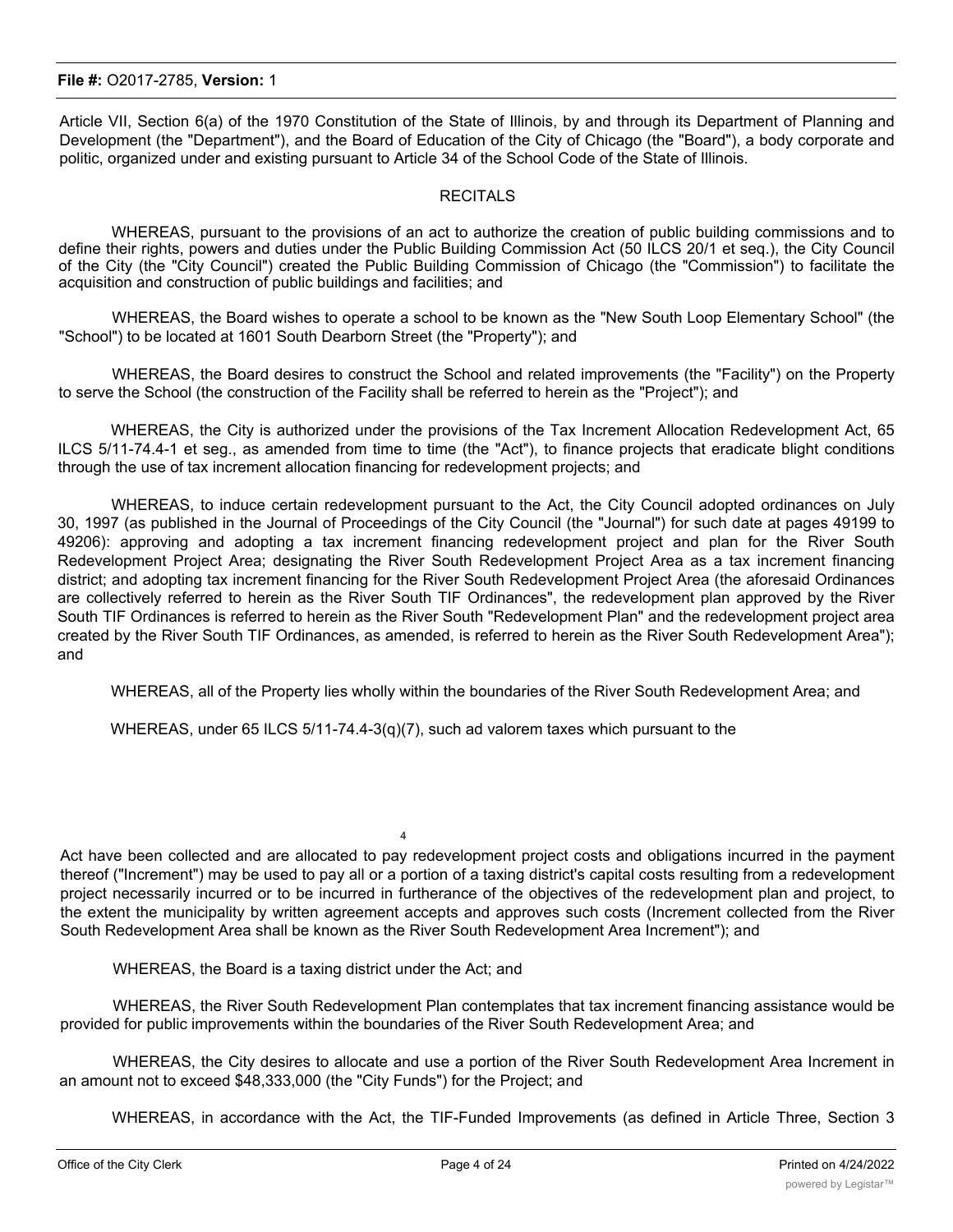hereof) are and shall be such of the Board's capital costs necessarily incurred or to be incurred in furtherance of the objectives of the River South Redevelopment Plan, and the City hereby finds that the TIF-Funded Improvements consist of the cost of the Board's capital improvements for the Facility that are necessary and directly result from the redevelopment project constituting the Project and, therefore, constitute "taxing districts' capital costs" as defined in Section 5/11-74.4-03(u) of the Act.

NOW, THEREFORE, in consideration of the mutual covenants and agreements contained herein, and for other good and valuable consideration, the receipt and sufficiency of which are hereby acknowledged, the parties hereto agree as follows:

#### ARTICLE ONE: INCORPORATION OF RECITALS

The recitals set forth above are incorporated herein by reference and made a part hereof.

#### ARTICLE TWO: THE PROJECT

1. The School, the Facility and the Project are described in Exhibit A hereto. The plans and specifications for the Project shall be provided to the City by the Board and approved by the City in the City's discretion. The Board shall comply with all applicable federal, state and local laws, statutes, ordinances, rules, regulations, codes and executive orders, as well as all policies, programs and procedures of the Board, all as may be in effect from time to time, pertaining to or affecting the Project or the Board as related thereto. The Board shall include a certification of such compliance with each request for City Funds hereunder and at the time the Project is completed. The City shall be entitled to rely on this certification without further inquiry. Upon the City's request, the Board shall provide evidence satisfactory to the City of such compliance.

2. In all contracts relating to the Project, the Board agrees to require the contractor (including the Commission, if applicable) to name the City as an additional insured on insurance coverages and to require the contractor to indemnify the City from all claims, damages, demands, losses, suits, actions, judgments and expenses including but not limited to attorney's fees arising out of or resulting from work on the Project by the contractor or contractor's suppliers, employees,

or agents.

#### ARTICLE THREE: FUNDING

5

1. (a) The City and the Board shall enter into a joint order escrow agreement (the "Escrow Agreement") (in substantially the form attached hereto as Exhibit J) with [tbd] (or another party acceptable to the City and the Board) (the "Escrow Agent"). The City shall deposit the City Funds with the Escrow Agent in such amounts (each a "Deposit") and at such times (each a "Deposit Date") as set forth in the schedule attached hereto as Exhibit I (the "Deposit Schedule"); provided, however, that the City and the Board may agree in writing to postpone one or more Deposit Dates. The Board shall provide the City with a written request for each Deposit (each a "Deposit Request", in substantially the form attached hereto as Exhibit K) at such times (each a "Deposit Request Date") as set forth in Exhibit I. On a [tbd] basis, the Board shall provide the Department with a Requisition Form, in the form of Exhibit E hereto, along with: (i) a cost itemization of the applicable portions of the budget attached as Exhibit G hereto; (ii) evidence of the expenditures upon TIF-Funded Improvements which the Board has paid; and (iii) all other documentation described in Exhibit E. The City shall review and, in the City's discretion, approve each Requisition Form and forward the same to the Escrow Agent as direction to make the applicable requested and approved disbursement of City Funds. The availability of the City Funds is subject to the City's compliance with all applicable requirements regarding the use of such funds and the timing of such use.

b) Delivery by the Board to the Department of a Requisition Form hereunder shall, in addition to the items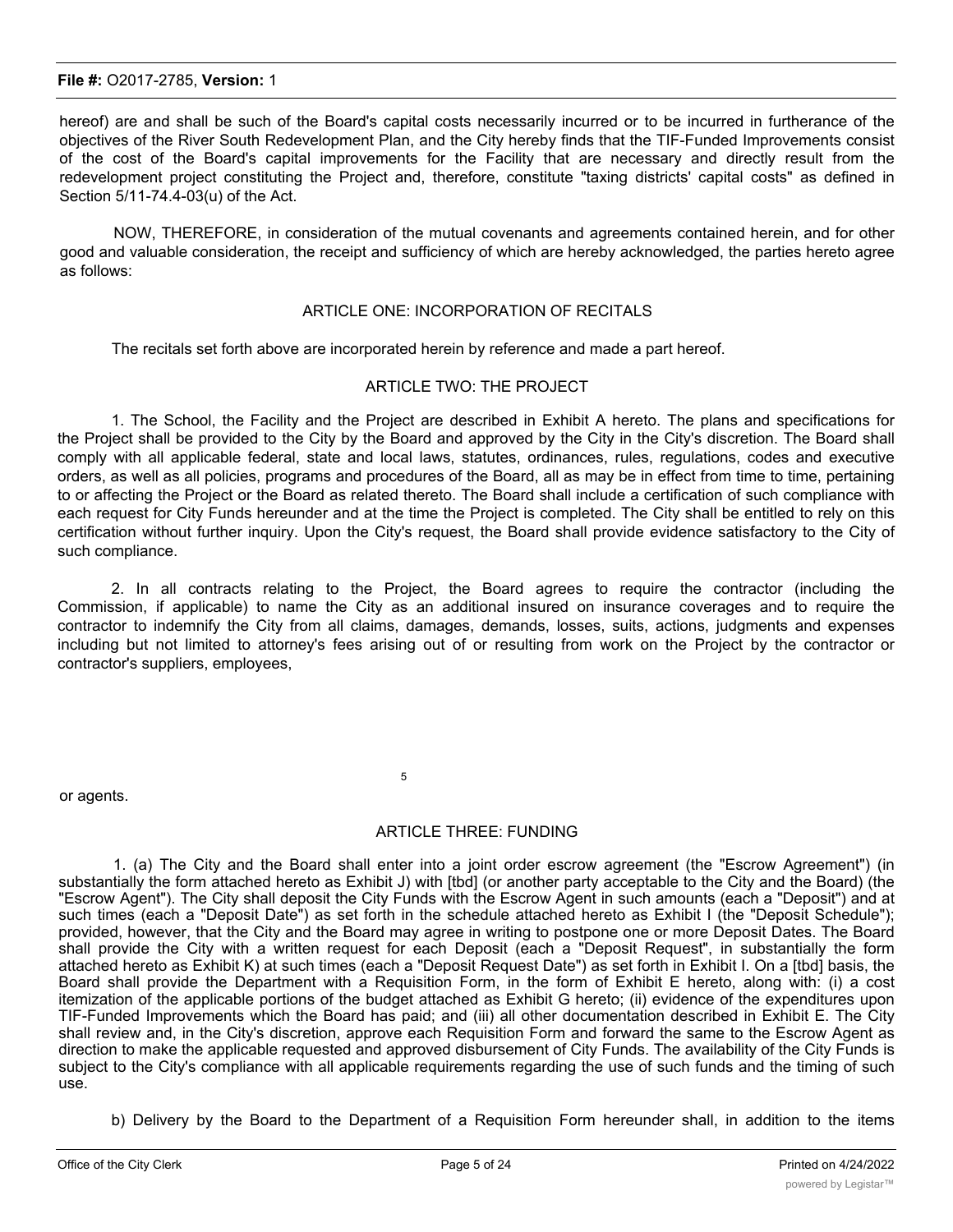therein expressly set forth, constitute a certification to the City, as of the date of such Requisition Form, that:

i) the total amount of the City Funds disbursed in the previously made disbursement (if any) represents the actual amount paid to the general contractor, subcontractors, and other parties who have performed work on or otherwise provided goods or services in connection with the Project, and/or their payees;

ii) all amounts shown as previous payments on the current Requisition Form have been paid to the parties entitled to such payment;

iii) the Board has approved all work and materials for the current Requisition Form, and such work and materials conform to the plans and specifications for the Project; and

iv) the Board is in compliance with all applicable federal, state and local laws, statutes, ordinances, rules, regulations, codes and executive orders, as well as all policies, programs and procedures of the Board, all as may be in effect from time to time, pertaining to or affecting the Project or the Board as related thereto.

The City shall have the right, in its discretion, to require the Board to submit further documentation as the City may require in order to verify that the matters certified to above are true and correct, and any approval of a Requisition Form by the City shall be subject to the City's review and approval of such documentation and its satisfaction that such certifications are true and correct; provided, however, that nothing in this sentence shall be deemed to prevent the City from relying on such certifications by the Board.

c) [intentionally omitted]

6

(d) [intentionally omitted]

(e) (i) The Board's right to receive payments hereunder shall be subordinate to all prior obligations of the City to be paid from River South Increment, including but not limited to:

Program Administration Bike land Park District CTA Infrastructure Bridges Professional Services

\$3,133,959 \$98,000 \$350,000 \$4,250,000 \$65,338,427 \$8,666,734 \$301,136

(ii) The City, subject to the terms of this subsection 1 (e)(ii), may, until the earlier to occur of (1) the expiration of the Term of this Agreement or (2) the date that the City has paid directly or the Board has been reimbursed in the full amount of the City Funds under this Agreement, exclude up to 90% of the Increment generated from the construction value of a new assisted development project and pledge that Increment to a developer on a basis superior to that of the Board. For purposes of this subsection, "a new assisted development project" shall not include any development project that is or will be exempt from the payment of ad valorem property taxes. Further, for purposes of this subsection, "Increment generated from the construction value of a new assisted development project" shall be the amount of Increment generated by the equalized assessed value ("EAV") of such affected parcels over and above the EAV of such affected parcels for the year immediately preceding the year in which the new assisted development project commences (the "Base Year"). Except for the foregoing, the Board shall retain its initial lien status relative to River South Increment. In the event that the City elects to avail itself of the provisions of this subsection, it shall, at least seven (7) days prior to executing a binding commitment pledging the Increment described above, certify, in a letter to the Board, the affected parcels and the EAV thereof for the Base Year.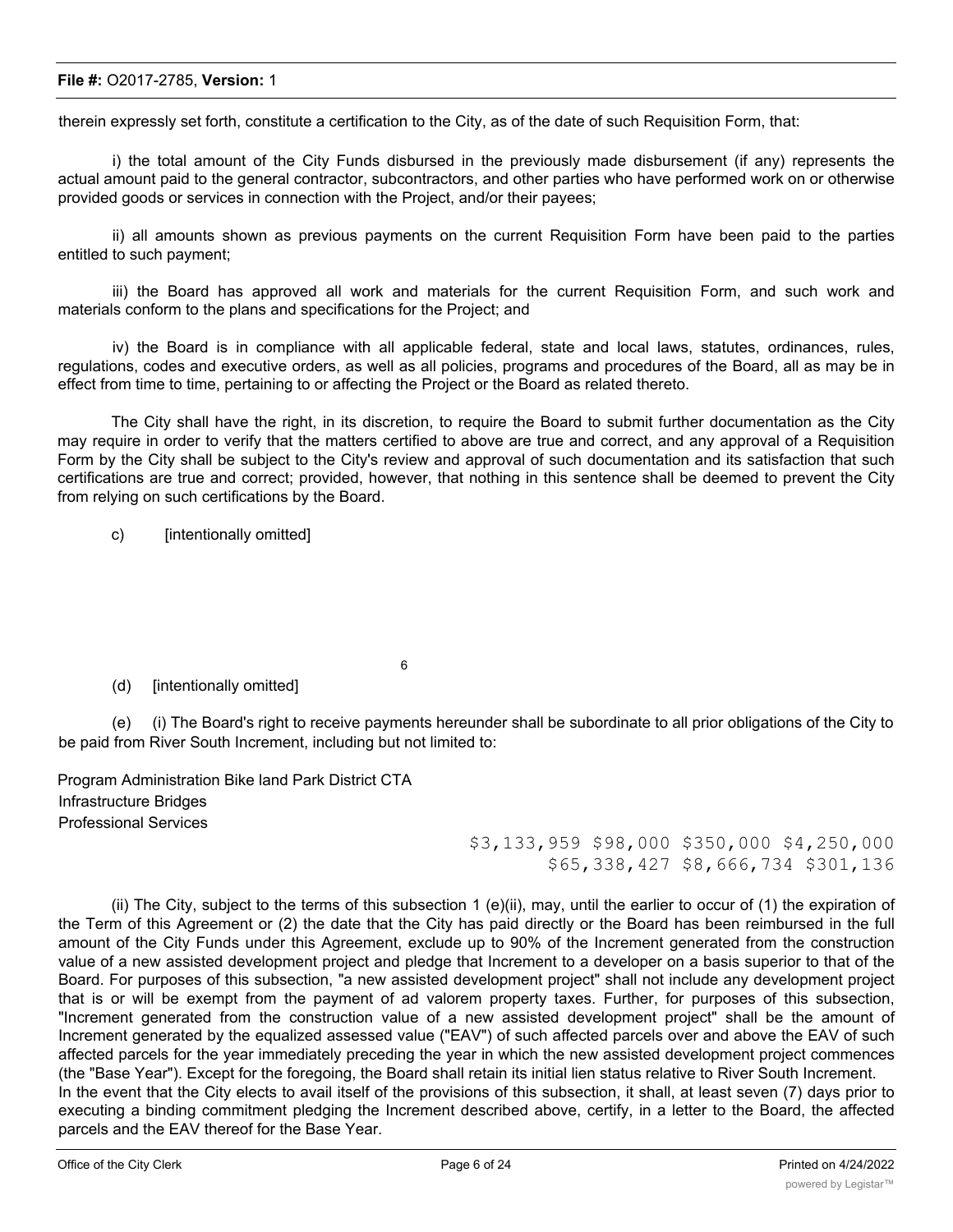# f) [intentionally omitted]

g) The availability of City Funds is subject to: (i) the City's annual retention of River South Increment in an amount necessary for the payment of expenses incurred by the City in the administration of the River South Redevelopment; and (ii) the City's compliance with all applicable requirements regarding the use of such funds and the timing of such use.

h) The Board shall, at the request of the City, agree to any reasonable amendments to this Agreement that are necessary or desirable in order for the City to issue (in its sole discretion) any bonds in connection with the River South Redevelopment Area, the proceeds of which may be used to reimburse the City for expenditures made in connection with, or provide a source of funds for the payment for, the TIF-Funded Improvements ("Bonds"); provided, however, that any such amendments shall not have a material adverse effect on the Board or the Project The Board shall, at the Board's expense, cooperate and provide reasonable assistance in connection with the marketing of any such Bonds, including but not limited to providing written descriptions of the Project, making representations, providing information regarding its financial condition and assisting the City in preparing an offering statement with respect thereto. The City may, in its sole discretion, use all or a portion of the proceeds of such Bonds if issued to pay for all or a portion of the TIF-

7

Funded Improvements.

2. The current estimate of the cost of the Project is \$61,893,592. The Board has delivered to the Commissioner, and the Commissioner hereby approves, a detailed project budget for the Project, attached hereto and incorporated herein as Exhibit G. The Board certifies that it has identified sources of funds (including the City Funds) sufficient to complete the Project. The Board agrees that the City will only contribute the City Funds to the Project and that all costs of completing the Project over the City Funds shall be the sole responsibility of the Board. If the Board at any point does not have sufficient funds to complete the Project, the Board shall so notify the City in writing, and the Board may narrow the scope of the Project as agreed with the City in order to construct the Facility with the available funds.

3. Attached as Exhibit H and incorporated herein is a preliminary list of capital improvements, land assembly costs, relocation costs and other costs, if any, recognized by the City as being eligible redevelopment project costs under the Act with respect to the Project, to be paid for out of City Funds ("TIF-Funded Improvements"); and to the extent the TIF-Funded Improvements are included as taxing district capital costs under the Act, the Board acknowledges that the TIF-Funded Improvements are costs for capital improvements and the City acknowledges it has determined that these TIF-Funded Improvements are necessary and directly result from the River South Redevelopment Plan. Prior to the expenditure of City Funds on the Project, the Commissioner, based upon the detailed project budget, shall make such modifications to Exhibit H as he or she wishes in his or her discretion to account for all of the City Funds to be expended under this Agreement; provided, however, that all TIF-Funded Improvements shall (i) qualify as redevelopment project costs under the Act; (ii) qualify as eligible costs under the River South Redevelopment Plan; and (iii) be improvements that the Commissioner has agreed to pay for out of City Funds, subject to the terms of this Agreement.

4. If the aggregate cost of the Project is less than the amount of the City Funds contemplated by this Agreement, the Board shall have no claim to the difference between the amount of the City Funds contemplated by this Agreement and the amount of the City Funds actually paid by the City to the Board and expended by the Board on the Project.

5. If requested by the City, the Board shall provide to the City quarterly reports on the progress of the Project and reasonable access to its books and records relating to the Project.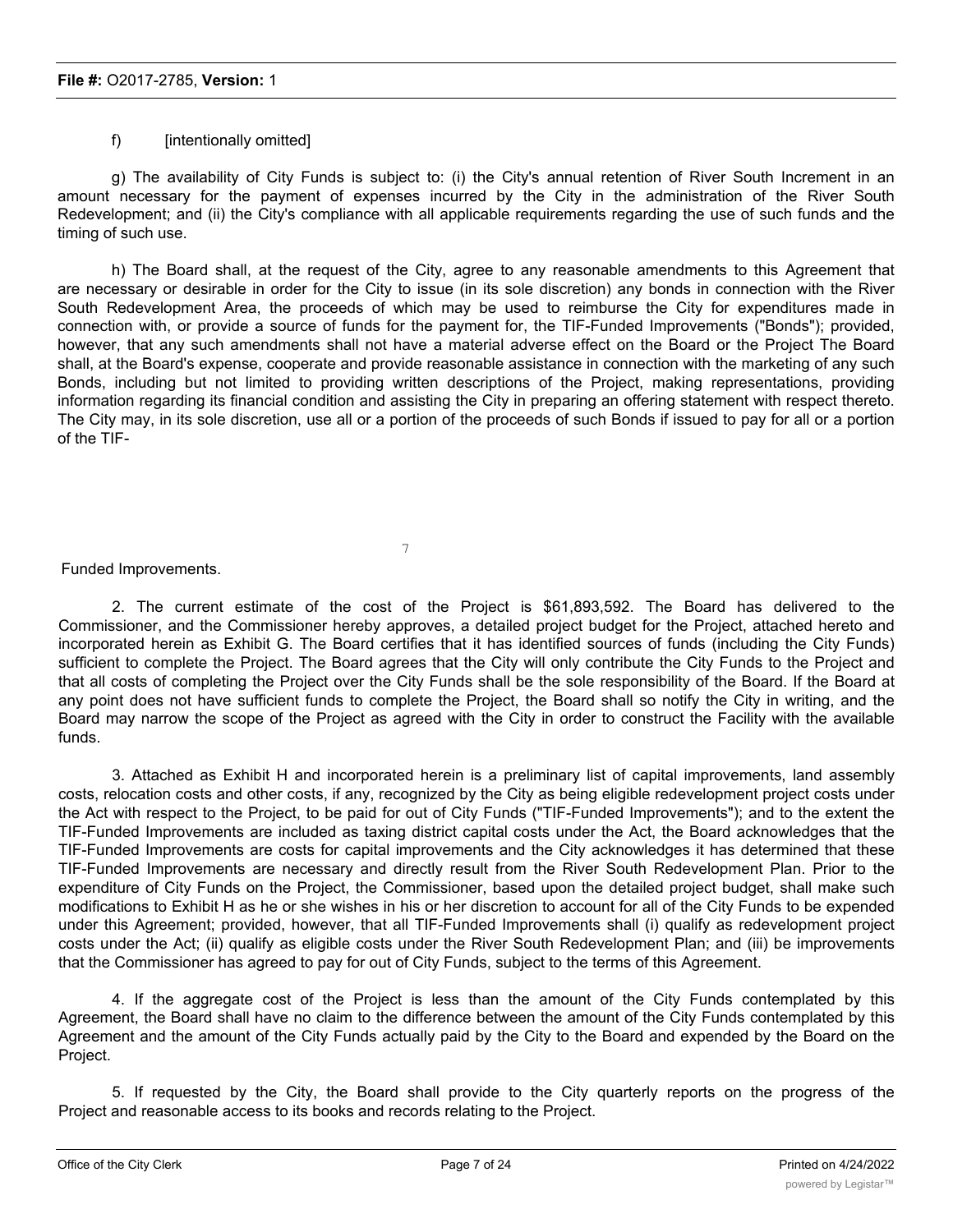# 6. [intentionally omitted]

7. During the Term hereof the Board shall not sell, transfer, convey or otherwise dispose of all or any portion of the Facility and/or the Property or any interest therein to a party other than the City (a "Transfer"), or otherwise effect or consent to a Transfer to a party other than the City, without the prior written consent of the City. The City's consent to any Transfer may, in the City's sole discretion, be conditioned upon (among other things) whether such a Transfer would conflict with the statutory basis for the grant of the City Funds hereunder pursuant to the Act.

#### ARTICLE FOUR: TERM

The Term of the Agreement shall commence as of the Agreement Date and shall expire on the date on which the River South Redevelopment Area is no longer in effect (through and including July 30, 2020).

## 8

# ARTICLE FIVE: INDEMNITY; DEFAULT

1. The Board agrees to indemnify, defend and hold the City, its officers, officials, members, employees and agents harmless from and against any losses, costs, damages, liabilities, claims, suits, actions, causes of action and expenses (including, without limitation, reasonable attorneys' fees and court costs) suffered or incurred by the City arising from or in connection with (i) the Board's failure to comply with any of the terms, covenants and conditions contained within this Agreement, or (ii) the Board's or any contractor's failure to pay general contractors, subcontractors or materialmen in connection with the Project.

2. The failure of the Board to perform, keep or observe any of the covenants, conditions, promises, agreements or obligations of the Board under this Agreement or any agreement directly related to this Agreement shall constitute an "Event of Default" by the Board hereunder. Upon the occurrence of an Event of Default, the City may terminate this Agreement and all agreements directly related to this Agreement, and may suspend disbursement of the City Funds. The City may, in any court of competent jurisdiction by any action or proceeding at law or in equity, pursue and secure any available remedy, including but not limited to injunctive relief or the specific performance of the agreements contained herein.

In the event the Board shall fail to perform a covenant which the Board is required to perform under this Agreement, notwithstanding any other provision of this Agreement to the contrary, an Event of Default shall not be deemed to have occurred unless the Board has failed to cure such default within thirty (30) days of its receipt of a written notice from the City specifying the nature of the default; provided, however, with respect to those defaults which are not capable of being cured within such thirty (30) day period, the Board shall not be deemed to have committed an Event of Default under this Agreement if it has commenced to cure the alleged default within such thirty (30) day period and thereafter diligently and continuously prosecutes the cure of such default until the same has been cured.

3. The failure of the City to perform, keep or observe any of the covenants, conditions, promises, agreements or obligations of the City under this Agreement or any other agreement directly related to this Agreement shall constitute an "Event of Default" by the City hereunder. Upon the occurrence of an Event of Default, the Board may terminate this Agreement and any other agreement directly related to this Agreement. The Board may, in any court of competent jurisdiction by any action or proceeding at law or in equity, pursue and secure any available remedy, including but not limited to injunctive relief or the specific performance of the agreements contained herein.

In the event the City shall fail to perform a covenant which the City is required to perform under this Agreement, notwithstanding any other provision of this Agreement to the contrary, an Event of Default shall not be deemed to have occurred unless the City has failed to cure such default within thirty (30) days of its receipt of a written notice from the Board specifying the nature of the default; provided, however, with respect to those defaults which are not capable of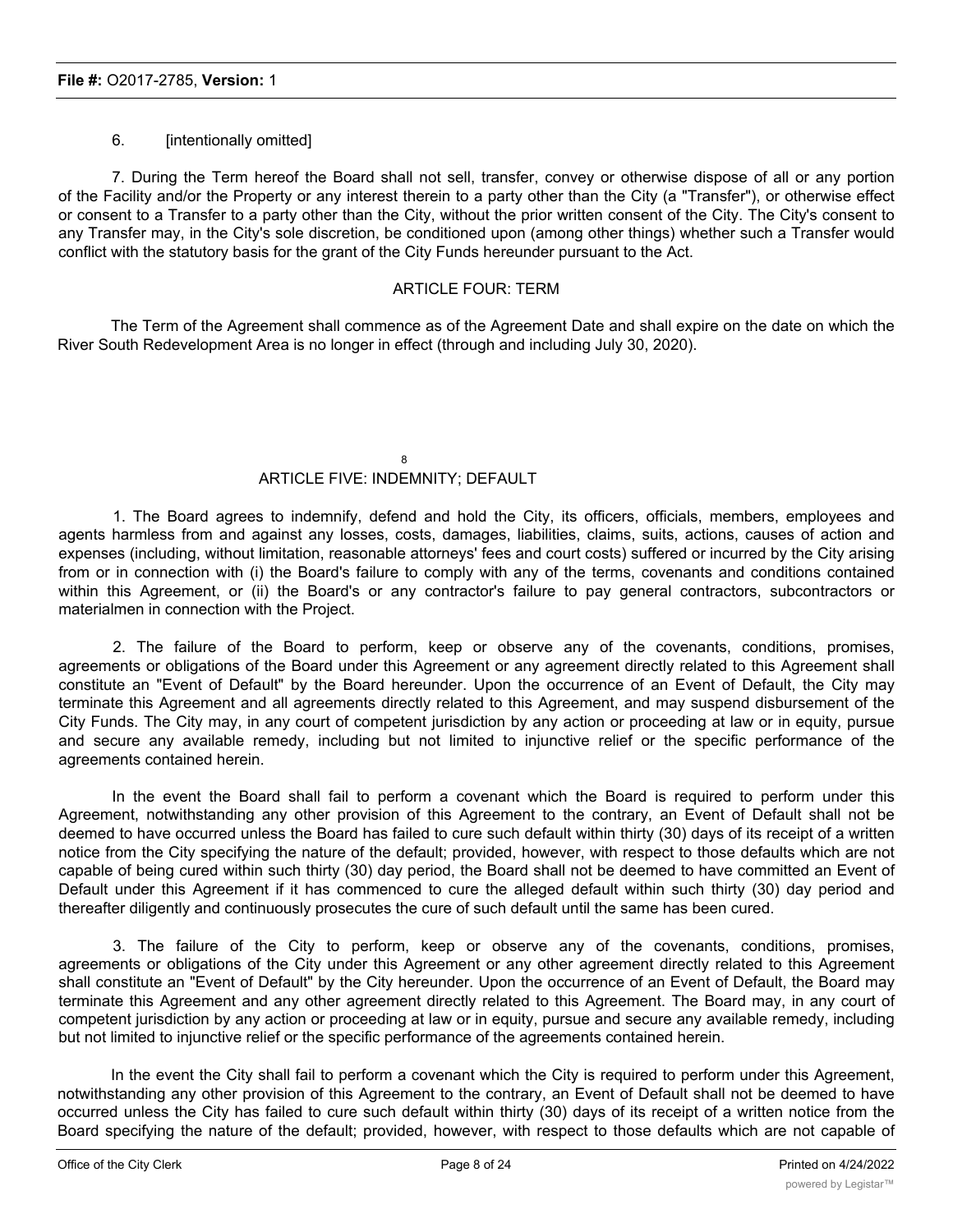being cured within such thirty (30) day period, the City shall not be deemed to have committed an Event of Default under this Agreement if it has commenced to cure the alleged default within such thirty (30) day period and thereafter diligently and continuously prosecutes the cure of such default until the same has been cured.

# ARTICLE SIX: CONSENT

9

Whenever the consent or approval of one or both parties to this Agreement is required hereunder, such consent or approval shall not be unreasonably withheld.

#### ARTICLE SEVEN: NOTICE

Notice to Board shall be addressed to:

Chief Financial Officer Board of Education of the City of Chicago 42 West Madison Street, 2<sup>nd</sup> Floor Chicago, Illinois 60602

and

General Counsel Board of Education of the City of Chicago One North Dearborn Street, 9<sup>th</sup> Floor Chicago, Illinois 60602

Notice to the City shall be addressed to:

Commissioner Department of Planning and Development 121 North LaSalle Street, Room 1000 Chicago, Illinois 60602

and

Corporation Counsel 121 North LaSalle Street, Room 600 Chicago, Illinois 60602 Attention: Finance and Economic Development Division

Unless otherwise specified, any notice, demand or request required hereunder shall be given in writing at the addresses set forth above, by any of the following means: (a) personal service; (b) [intentionally omitted]; (c) overnight courier; or (d) registered or certified mail, return receipt requested.

Such addresses may be changed when notice is given to the other party in the same manner as provided above. Any notice, demand or request sent pursuant to either clause (a) or (b) hereof shall be deemed received upon such personal service or upon dispatch by electronic means. Any notice, demand or request sent pursuant to clause (c) shall be deemed received on the day immediately following deposit with the overnight courier and, if sent pursuant to subsection (d) shall be deemed received two (2) days following deposit in the mail.

#### ARTICLE EIGHT: ASSIGNMENT; BINDING EFFECT

This Agreement, or any portion thereof, shall not be assigned by either party without the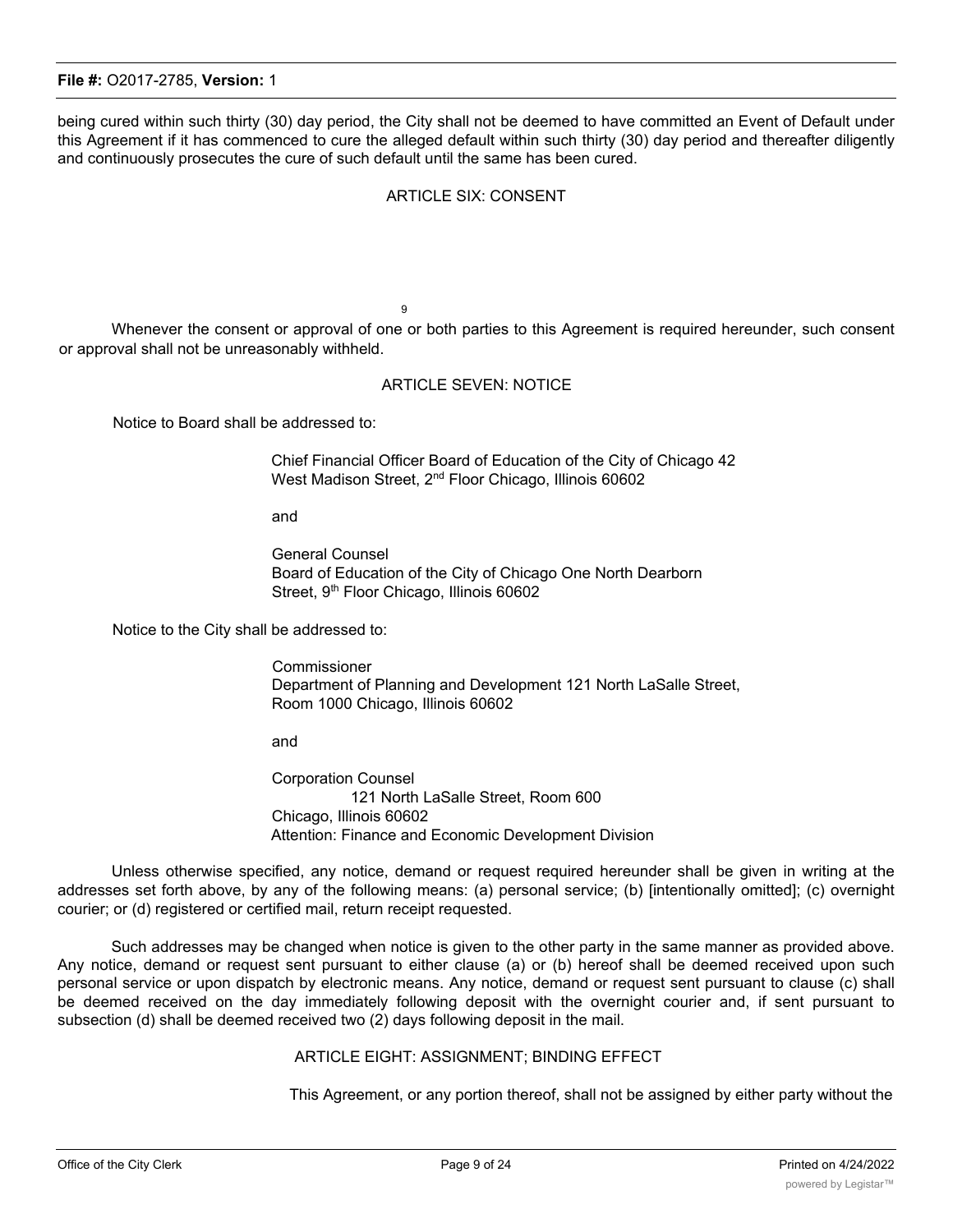prior written consent of the other.

This Agreement shall inure to the benefit of and shall be binding upon the City, the Board and their respective successors and permitted assigns. This Agreement is intended to be and is for the sole and exclusive benefit of the parties hereto and such successors and permitted assigns.

#### ARTICLE NINE: MODIFICATION

This Agreement may not be altered, modified or amended except by written instrument signed by all of the parties hereto.

## ARTICLE TEN: COMPLIANCE WITH LAWS

The parties hereto shall comply with all federal, state and municipal laws, ordinances, rules and regulations relating to this Agreement.

# ARTICLE ELEVEN: GOVERNING LAW AND SEVERABILITY

This Agreement shall be governed by the laws of the State of Illinois. If any provision of this Agreement shall be held or deemed to be or shall in fact be inoperative or unenforceable as applied in any particular case in any jurisdiction or jurisdictions or in all cases because it conflicts with any other provision or provisions hereof or any constitution, statute, ordinance, rule of law or public policy, or for any reason, such circumstance shall not have the effect of rendering any other provision or provisions contained herein invalid, inoperative or unenforceable to any extent whatsoever. The invalidity of any one or more phrases, sentences, clauses, or sections contained in this Agreement shall not affect the remaining portions of this Agreement or any part hereof.

#### ARTICLE TWELVE: COUNTERPARTS

This Agreement may be executed in any number of counterparts,, each of which shall be deemed to be an original, but all of which together shall constitute but one instrument. A signature delivered by facsimile or electronic means shall be considered binding for both parties.

#### ARTICLE THIRTEEN: ENTIRE AGREEMENT

This Agreement constitutes the entire agreement between the parties regarding the Project.

#### ARTICLE FOURTEEN: AUTHORITY

Execution of this Agreement by the City is authorized by an ordinance passed by the City Council of the City on , 2017. Execution of this Agreement by the Board is authorized by Board Resolution 01-0725-RS2. The parties represent and warrant to each other that they have the authority to enter into this Agreement and perform their obligations hereunder.

#### ARTICLE FIFTEEN: HEADINGS

The headings and titles of this Agreement are for convenience only and shall not influence the construction or interpretation of this Agreement.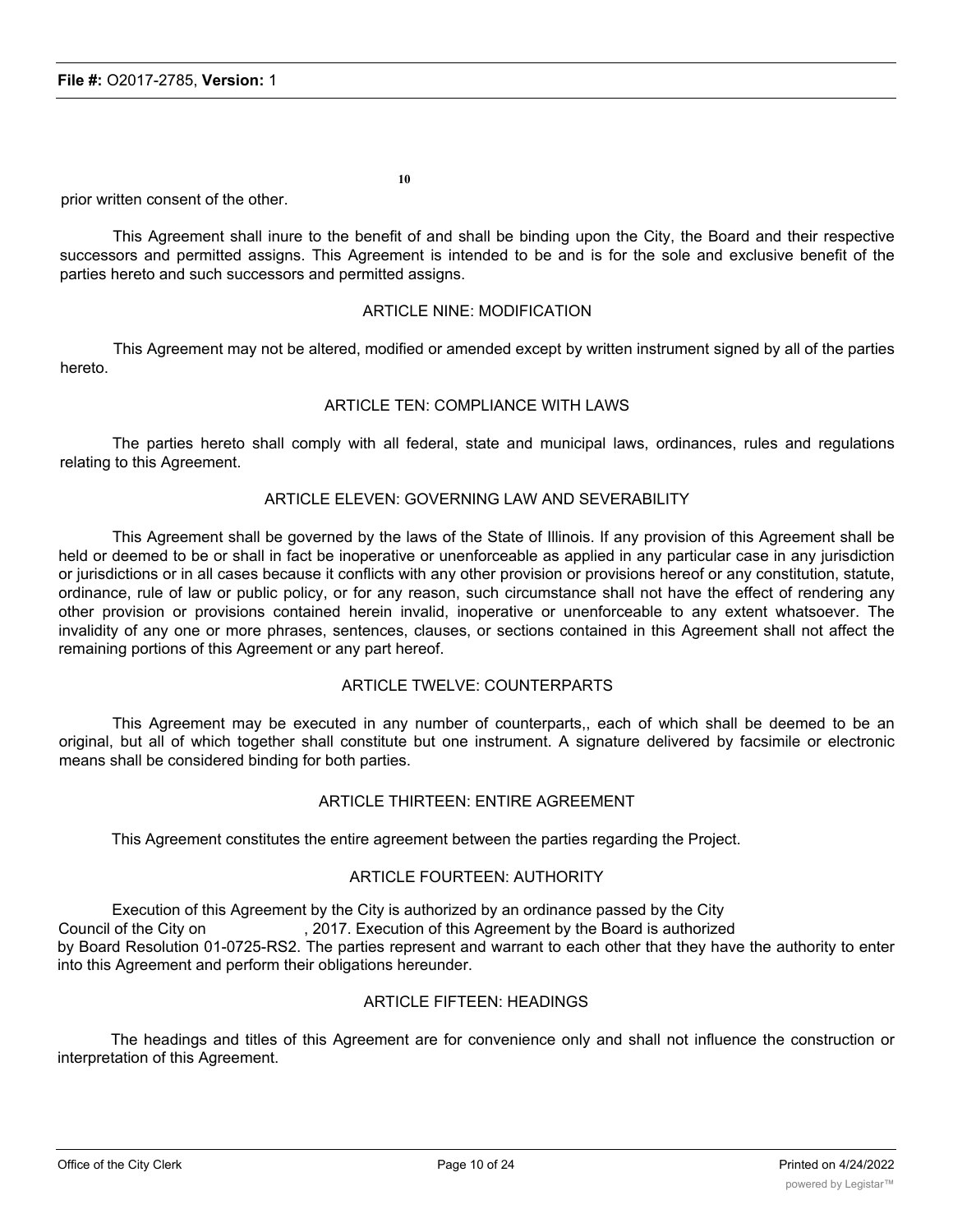# **11** ARTICLE SIXTEEN: DISCLAIMER OF RELATIONSHIP

Nothing contained in this Agreement, nor any act of the City or the Board shall be deemed or construed by any of the parties hereto or by third persons, to create any relationship of third party beneficiary, principal, agent, limited or general partnership, joint venture, or any association or relationship involving the City and the Board.

# ARTICLE SEVENTEEN: CONSTRUCTION OF WORDS

The use of the singular form of any word herein shall also include the plural, and vice versa. The use of the neuter form of any word herein shall also include the masculine and feminine forms, the masculine form shall include feminine and neuter, and the feminine form shall include masculine and neuter.

# ARTICLE EIGHTEEN: NO PERSONAL LIABILITY

No officer, member, official, employee or agent of the City or the Board shall be individually or personally liable in connection with this Agreement.

## ARTICLE NINETEEN: REPRESENTATIVES

Immediately upon execution of this Agreement, the following individuals will represent the parties as a primary contact in all matters under this Agreement.

| For the Board: | Mary De Runtz, Deputy Chief Facilities Officer<br>Board of Education of the City of Chicago 42 West Madison<br>Street, 9th Floor Chicago, Illinois 60602 Phone: 773-553-2900<br>Email:                                                                                                                                      |
|----------------|-----------------------------------------------------------------------------------------------------------------------------------------------------------------------------------------------------------------------------------------------------------------------------------------------------------------------------|
| For the City:  | Denise Roman, Economic Development Coordinator<br>City of Chicago, Department of Planning and Development<br>121 North LaSalle Street, Room 1003<br>Chicago, Illinois 60602<br>Phone: 312-744-6502<br>Email: denise.roman@cityofchicago.org <mailto:denise.roman@cityofchicago.org></mailto:denise.roman@cityofchicago.org> |

Each party agrees to promptly notify the other party of any change in its designated representative, which notice shall include the name, address, telephone number and fax number of the representative for such party for the purpose hereof.

[Signature Page Follows]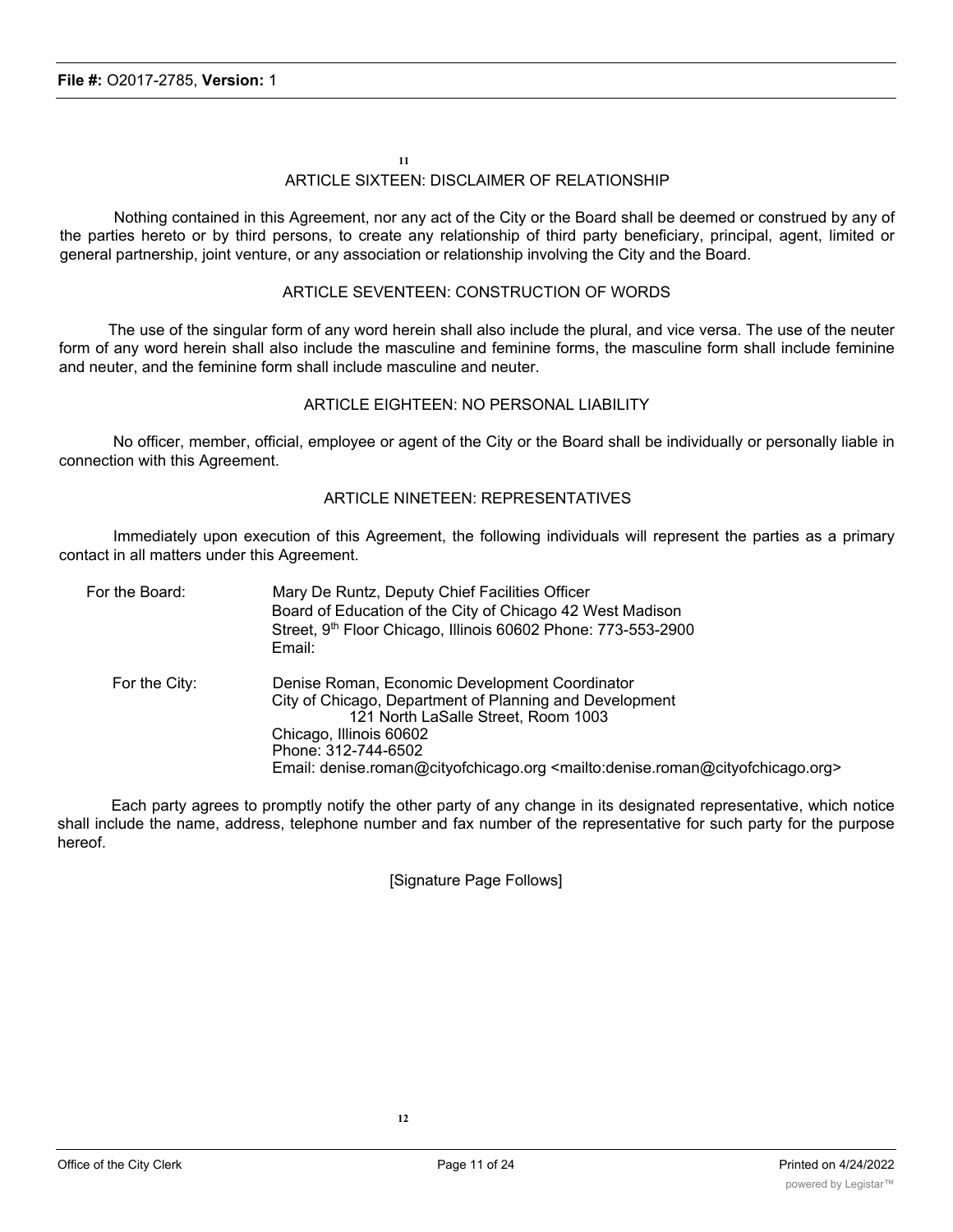# Commissioner

By:

**File #:** O2017-2785, **Version:** 1

date first above written.

City of Chicago, Illinois

Department of Planning and Development

| The<br>Chicago               | Board | of                                        | Education | of | the | City | of |
|------------------------------|-------|-------------------------------------------|-----------|----|-----|------|----|
| By:                          |       | Frank M. Clark, President                 |           |    |     |      |    |
| Attest:                      |       | Estela G. Beltran, Secretary              |           |    |     |      |    |
| By:                          |       | Forrest Claypool, Chief Executive Officer |           |    |     |      |    |
| Board Report No. 01-0725-RS2 |       |                                           |           |    |     |      |    |
| Approved as to legal form:   |       |                                           |           |    |     |      |    |
|                              |       |                                           |           |    |     |      |    |

IN WITNESS WHEREOF, each of the parties has caused this Agreement to be executed and delivered as of the

Ronald L. Marmer, General Counsel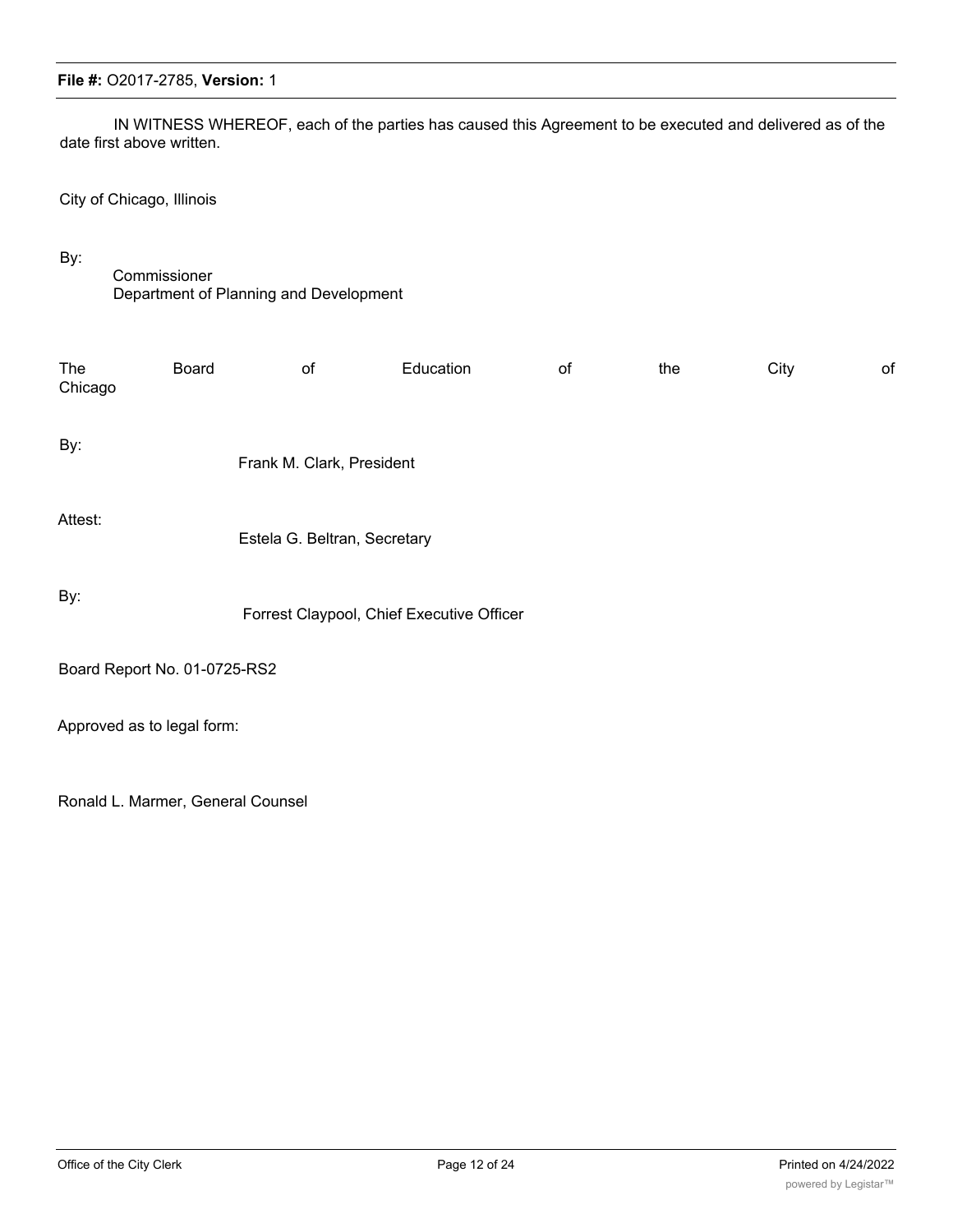# AGREEMENT EXHIBIT A THE SCHOOL, THE FACILITY AND THE PROJECT

South Loop Elementary School will be a 4-story, 120,192 square foot facility in the City's South Loop neighborhood. The replacement school will accommodate 1,200 students and will include typical classrooms, art rooms, music rooms, science rooms, computer labs, gymnasium with a stage, lunchroom, administration area and a roof top play area. The school will also have some onsite parking and at grade playground.

13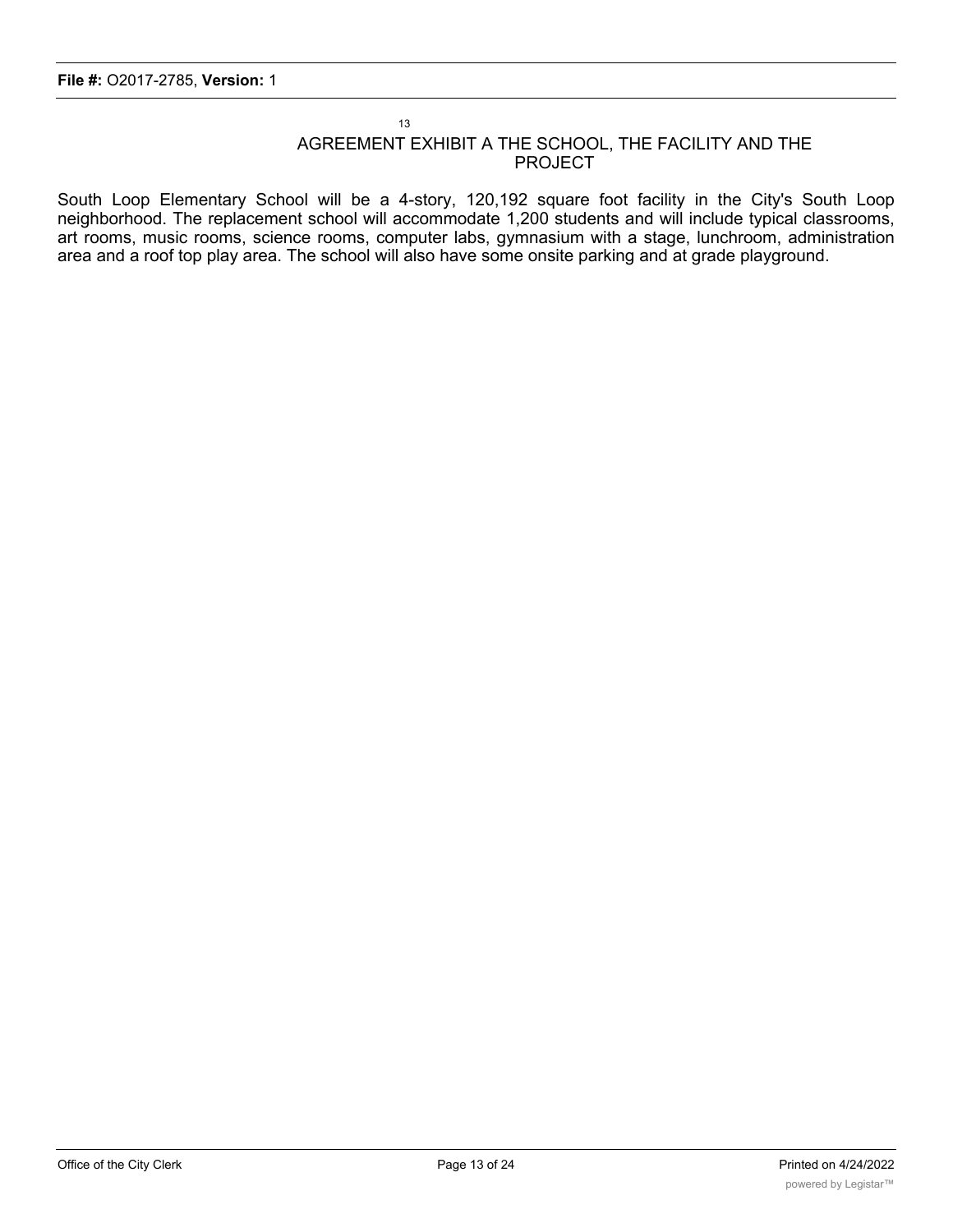AGREEMENT EXHIBITS B-D [intentionally omitted]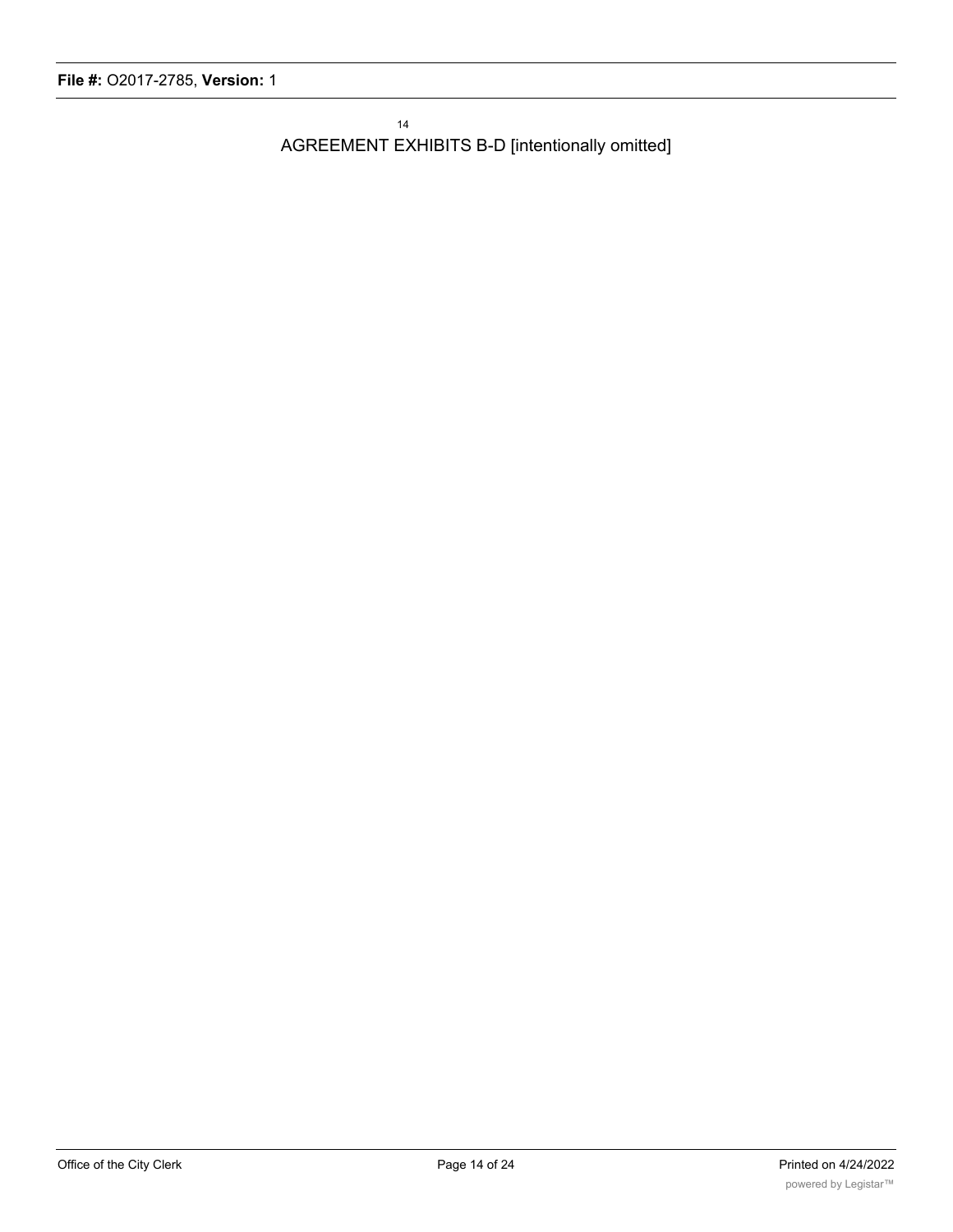#### AGREEMENT EXHIBIT E REQUISITION FORM

## REQUISITION FORM

State of Illinois )

)SS

County of Cook )

The affiant, The affiant,  $\sim$ ,  $\sim$  of the Board of Education of the City of Chicago, a body corporate and politic (the "Board"), hereby certifies to the City of Chicago (the "City") that with respect to that certain Intergovernmental Agreement between the Board and the City regarding the New South Loop Elementary School dated , 20 (the "Agreement"):

A. The following is a true and complete statement of all expenditures for the Project by the Board to date:

TOTAL: \$

B. This paragraph B sets forth and is a true and complete statement of all costs of TIF-Funded Improvements for the Project paid for by the City to date:

\$

C. The Board requests disbursement for the following cost of TIF-Funded Improvements:

\$

D. None of the costs referenced in paragraph C above has been previously reimbursed by the City.

E. The Board hereby certifies to the City that, as of the date hereof:

1. Except as described in the attached certificate, the representations and warranties contained in the Agreement are true and correct and the Board is in compliance with all applicable covenants contained therein.

2. No Event of Default or condition or event that, with the giving of notice or passage of time or both, would constitute an Event of Default, exists or has occurred.

3. The Board is in compliance with all applicable federal, state and local laws, statutes, ordinances, rules, regulations, codes and executive orders, as well as all policies, programs and procedures of the Board, all as may be in effect from time to time, pertaining to or affecting the Project or the Board as related thereto.

F. Attached hereto are: (1) a cost itemization of the applicable portions of the budget attached as Exhibit G to the Agreement; and (2) evidence of the expenditures upon TIF-Funded Improvements for which the Board hereby seeks reimbursement.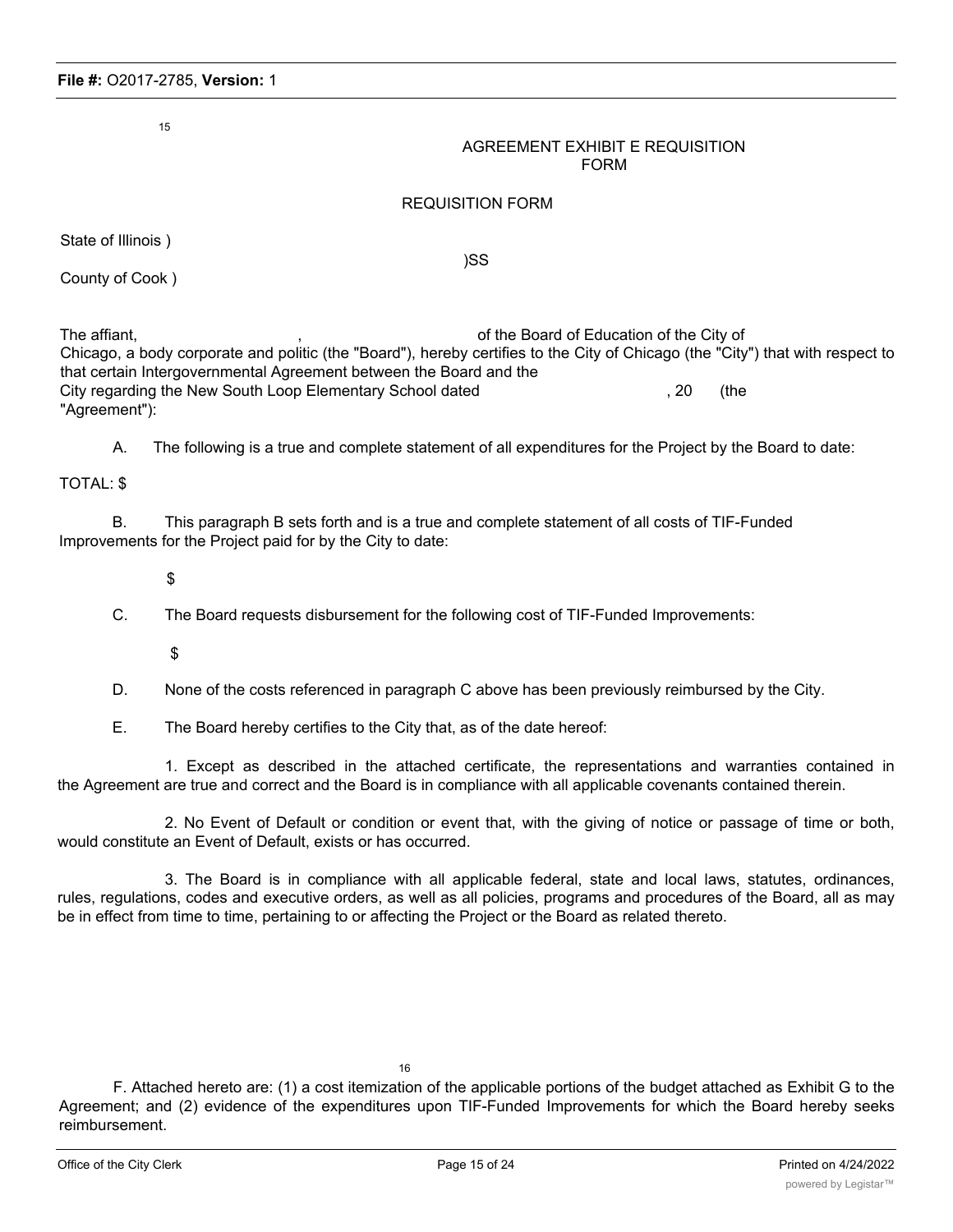All capitalized terms that are not defined herein have the meanings given such terms in the Agreement.

THE BOARD OF EDUCATION OF THE CITY OF CHICAGO, a body corporate and politic

By: the state  $\mathbf{B}$ Name: Title:

Subscribed and sworn before me this day of

My commission expires:

The City hereby approves payment of the amount listed in Item C above by from Escrow Account No. .

THE CITY OF CHICAGO

By: Name: Title:

Department of Planning and Development

17 AGREEMENT EXHIBIT F [intentionally omitted]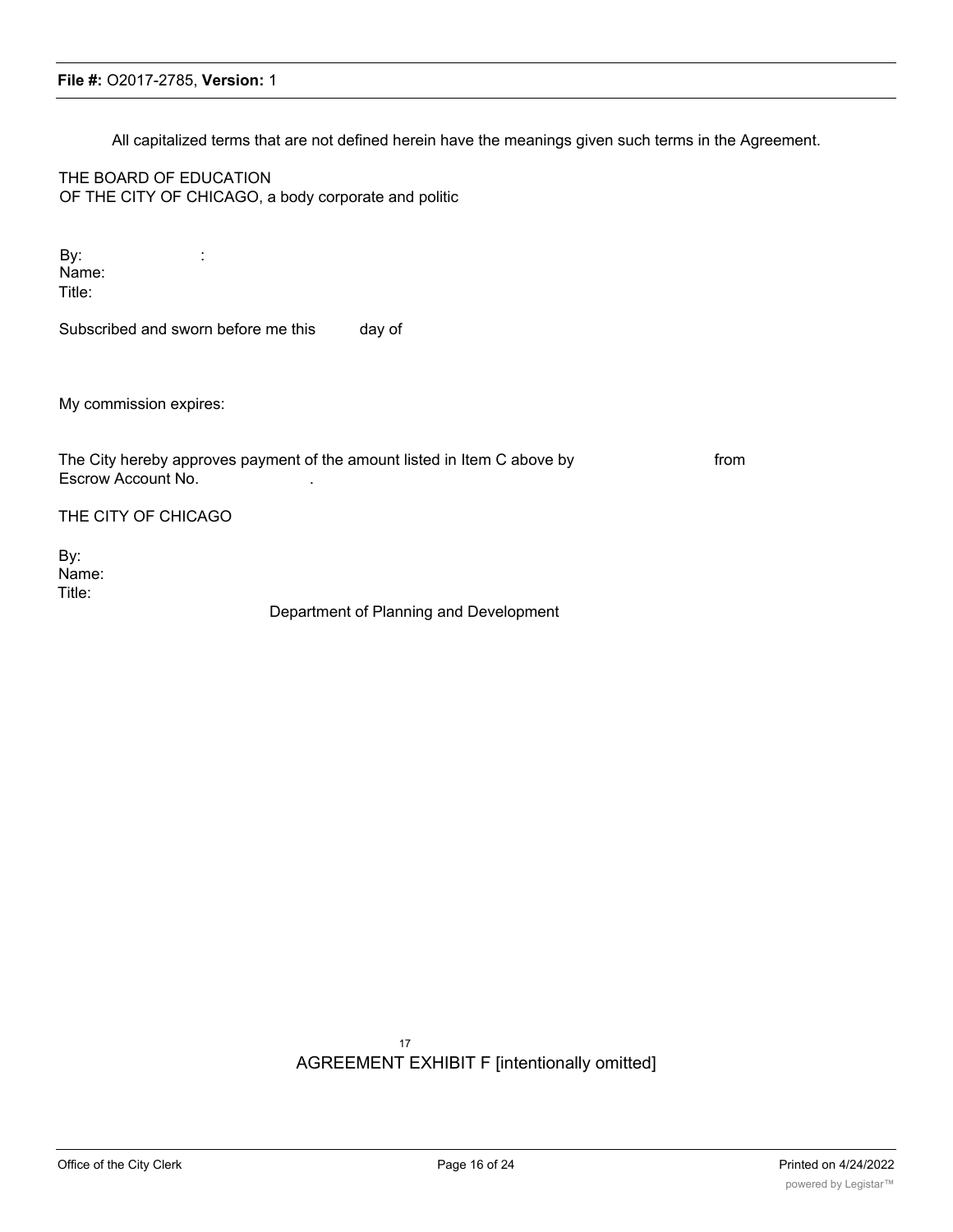Task *s* Land Acquisition Planning and Site Control AGREEMENT EXHIBIT G PROJECT BUDGET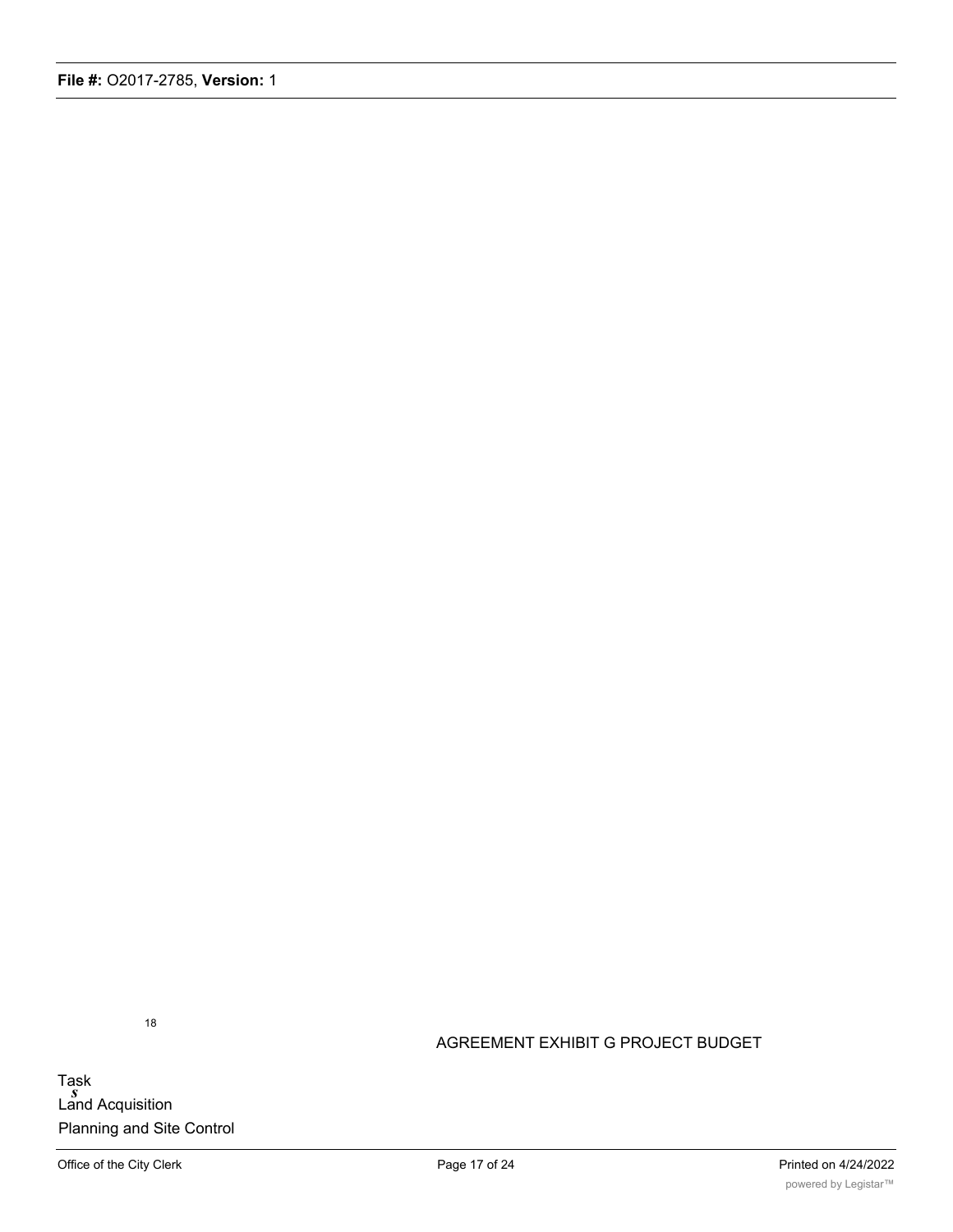Design

Construction Environ

Remediation/Preparation PBC Administration PBC Project Management

FF&E and CPS Costs Project Contingency Total

Project Estimate \$4,400,000 \$1,457,000 \$2,643,641 \$42,734,090

\$2,674,000 \$1,568,000 \$1,544,970 \$2,893,592 \$1,978,299 \$ 61,893,592

19

# AGREEMENT EXHIBIT H PROJECT TIF-FUNDED IMPROVEMENTS

| Task                                   | <b>Project Estimate</b> |
|----------------------------------------|-------------------------|
| <b>Land Acquisition</b>                | \$4,400,000             |
| <b>Planning and Site Control</b>       | \$1,457,000             |
| Design                                 | \$2,643,641             |
| Construction                           | \$42,734,090            |
| <b>Environ Remediation/Preparation</b> | \$2,674,000             |
| <b>PBC Administration</b>              | \$1,568,000             |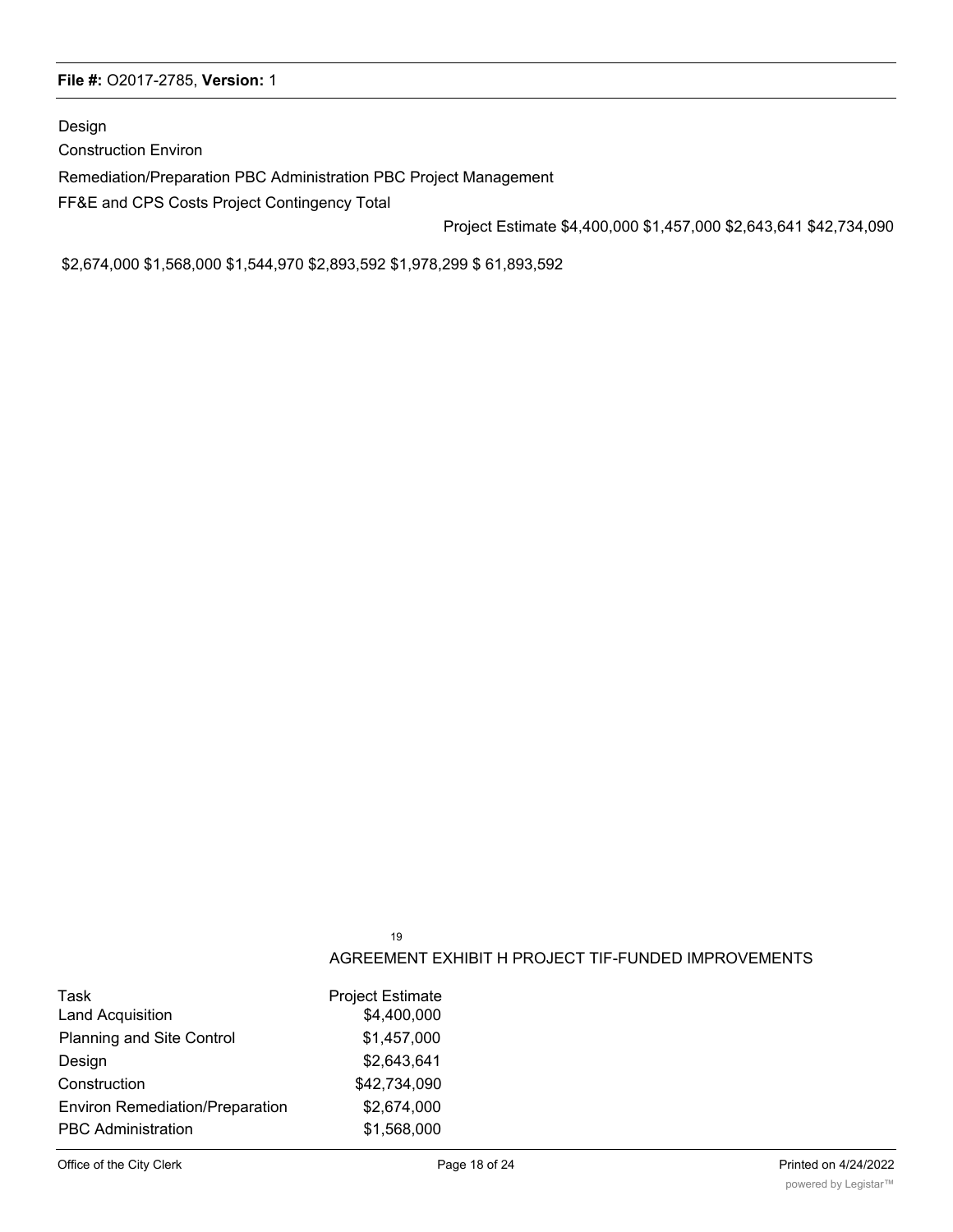| <b>PBC Project Management</b>    | \$1.544.970 |                       |
|----------------------------------|-------------|-----------------------|
| FF&E and CPS Costs               | \$0         |                       |
| Design and Project Contingencies | \$1,978,299 |                       |
|                                  | Total       | $~\sim$ \$ 59,000,000 |

20 AGREEMENT EXHIBIT I DEPOSIT SCHEDULE

# [NOT ATTACHED FOR PURPOSES OF ORDINANCE]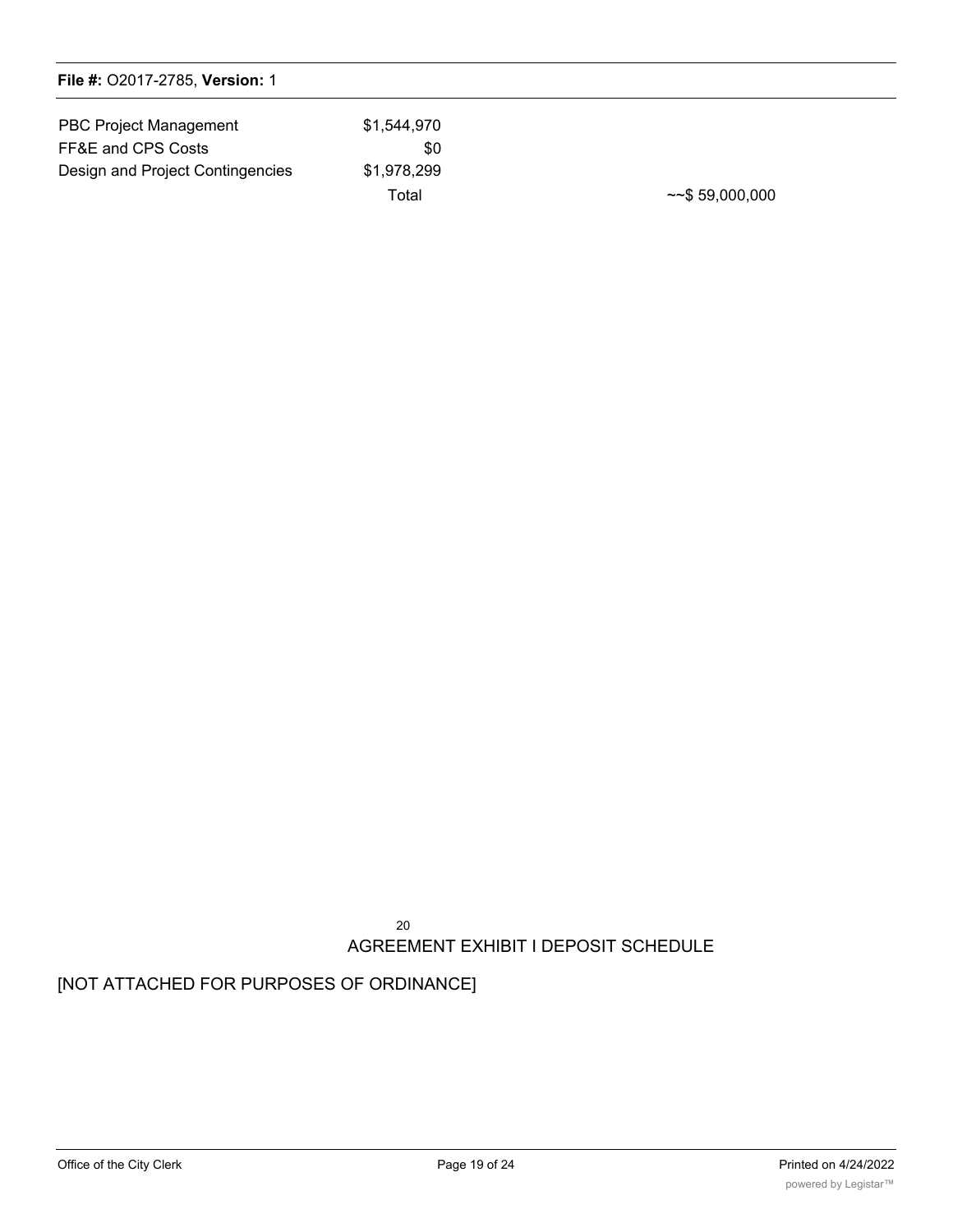21 AGREMEENT EXHIBIT J ESCROW AGREEMENT

[NOT ATTACHED FOR PURPOSES OF ORDINANCE]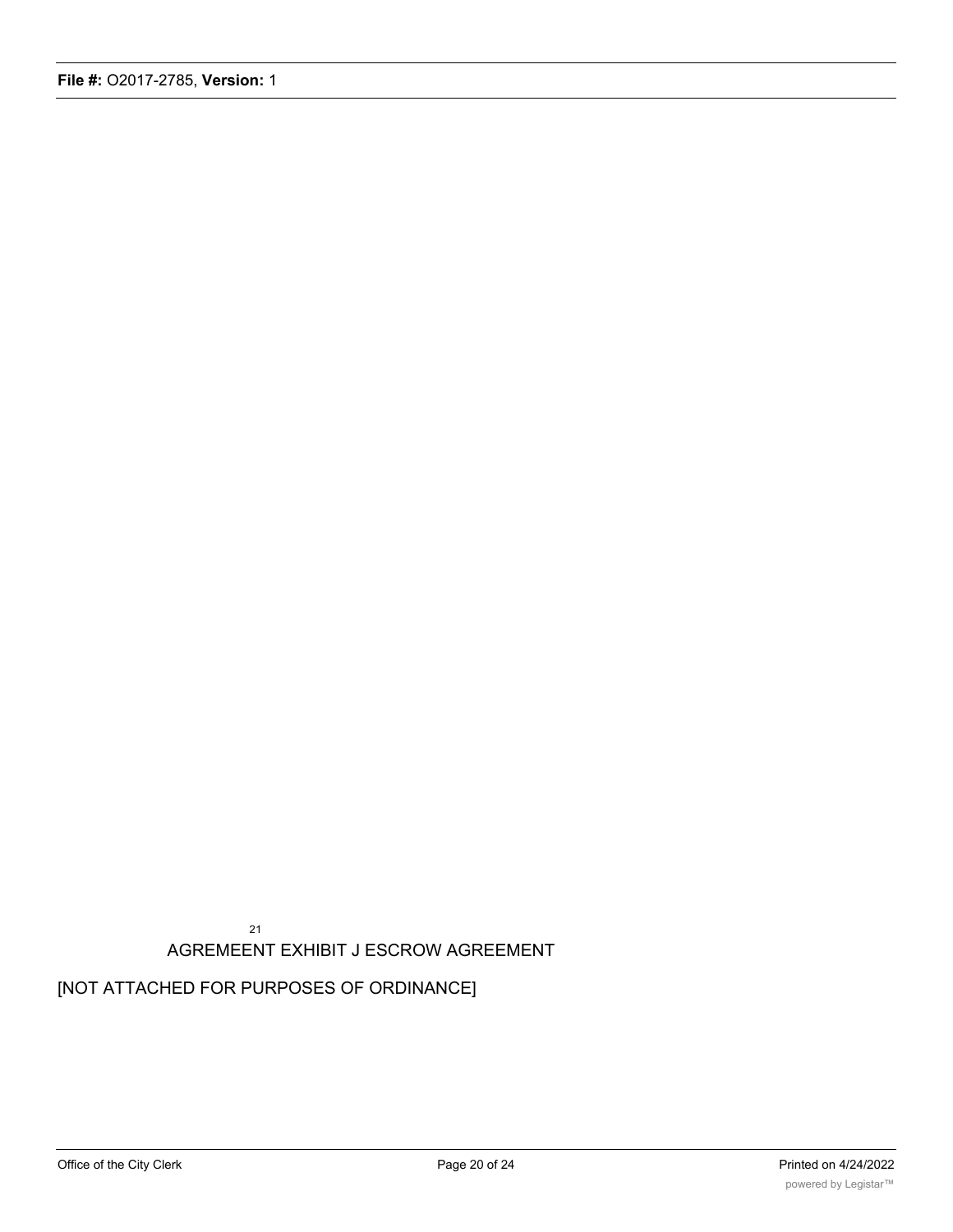AGREEMENT EXHIBIT K DEPOSIT REQUEST

[Date]

Commissioner City of Chicago Department of Planning and Development 121 North LaSalle Street, Room 1000 Chicago, Illinois 60602 Attention: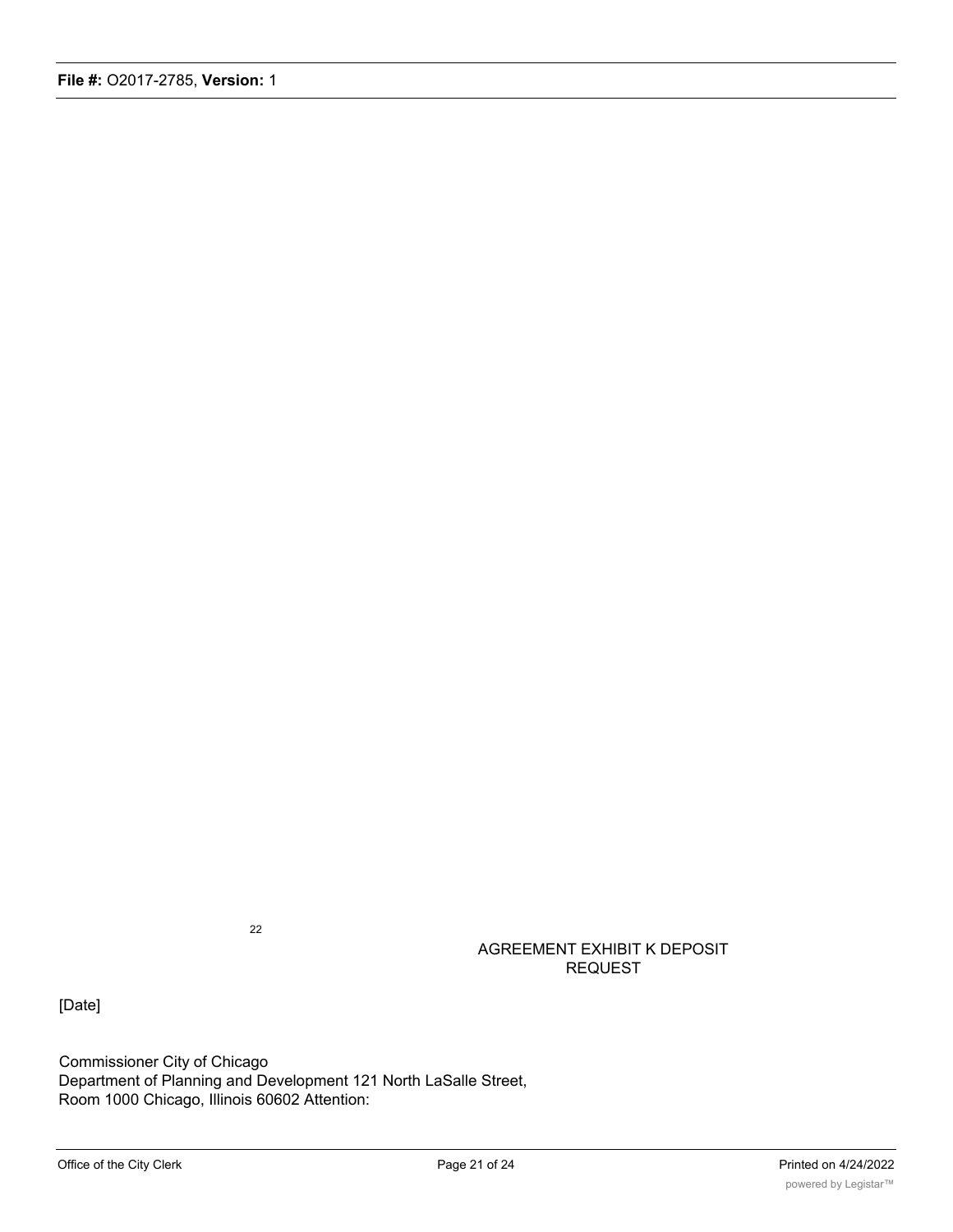Re: Intergovernmental Agreement between the Board of Education of the City of Chicago and the City of Chicago dated , 2017 regarding the New South Loop Elementary School (the " Agreement")

Dear Commissioner,

Pursuant to Article Three, Section 1(a) of the above-referenced Agreement, the Board of Education of the City of Chicago hereby requests that the City of Chicago deposit \$ into Escrow Account No. by not later than  $\mathbf b$ y not later than  $\mathbf b$ y not later than as set forth in Exhibit I to the Agreement.

Respectfully,

The Board of Education of the City of Chicago

By: Name: Title:

> 23 OFFICE OF THE MAYOR CITY OF CHICAGO

RAHM EMANUEL MAYOR

March 29, 2017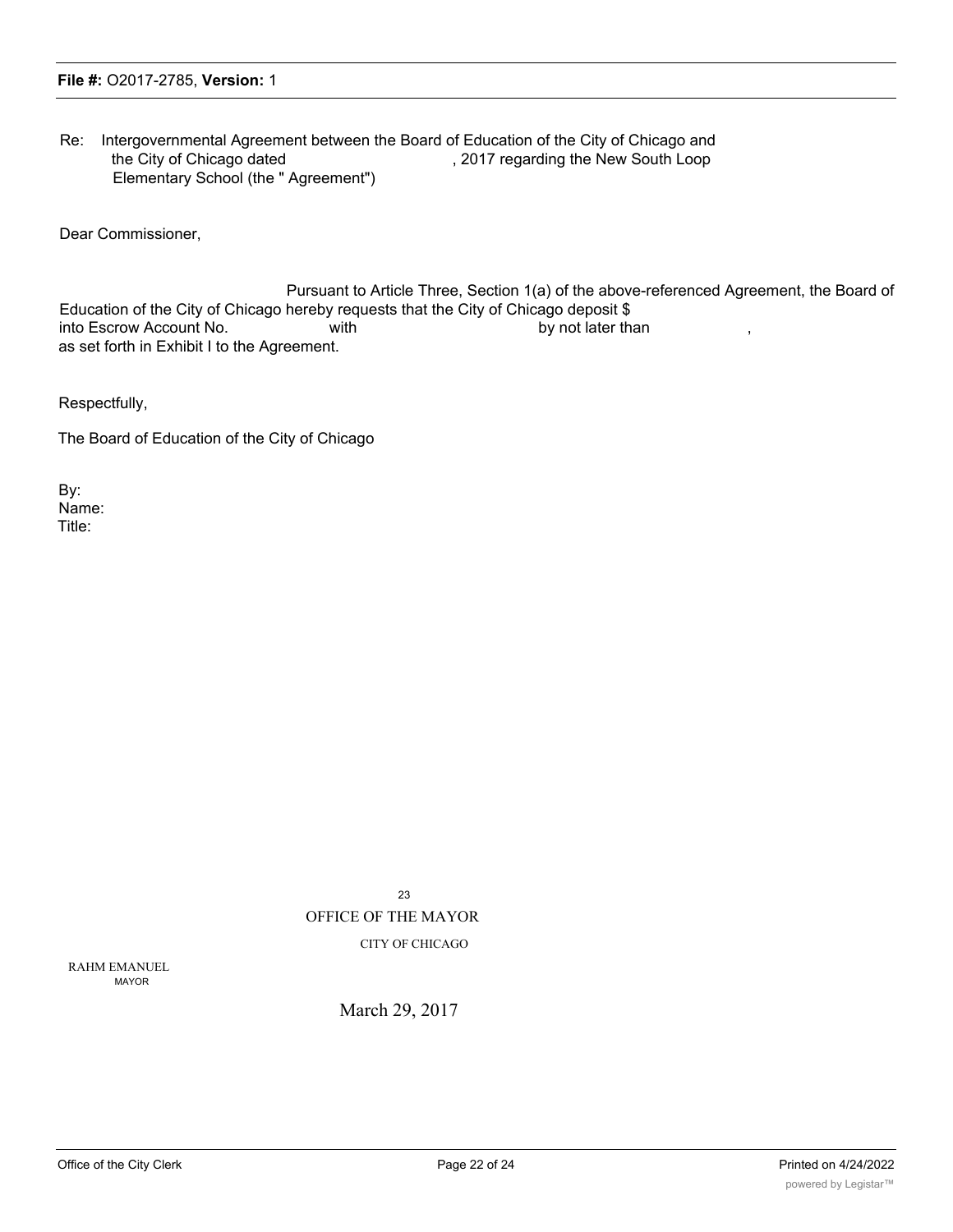# TO THE HONORABLE, THE CITY COUNCIL OF THE CITY OF CHICAGO

Ladies and Gentlemen:

At the request of the Commissioner of Planning and Development, I transmit herewith an ordinance authorizing the execution of an intergovernmental agreement for TIF assistance for the Board of Education.

Your favorable consideration of this ordinance will be appreciated.

Mayor

Very truly yours,

CHICAGO April 19.2017

**To the President and Members of the City Council:**

# **Your Committee on Finance having had under consideration**

An ordinance authorizing the Commissioner of the Department of Planning and Development to enter into and execute an Intergovernmental Agreement with the Chicago Board of Education for Tax Increment Financing (TIF) assistance for the New South Loop Elementary School.

02017-2785

Having had the same under advisement, begs leave to report and recommend that your Honorable Body pass the proposed Ordinance Transmitted Herewith **dissenting vote(s).**

**This recommendation was concurred in by of members of the committee with**